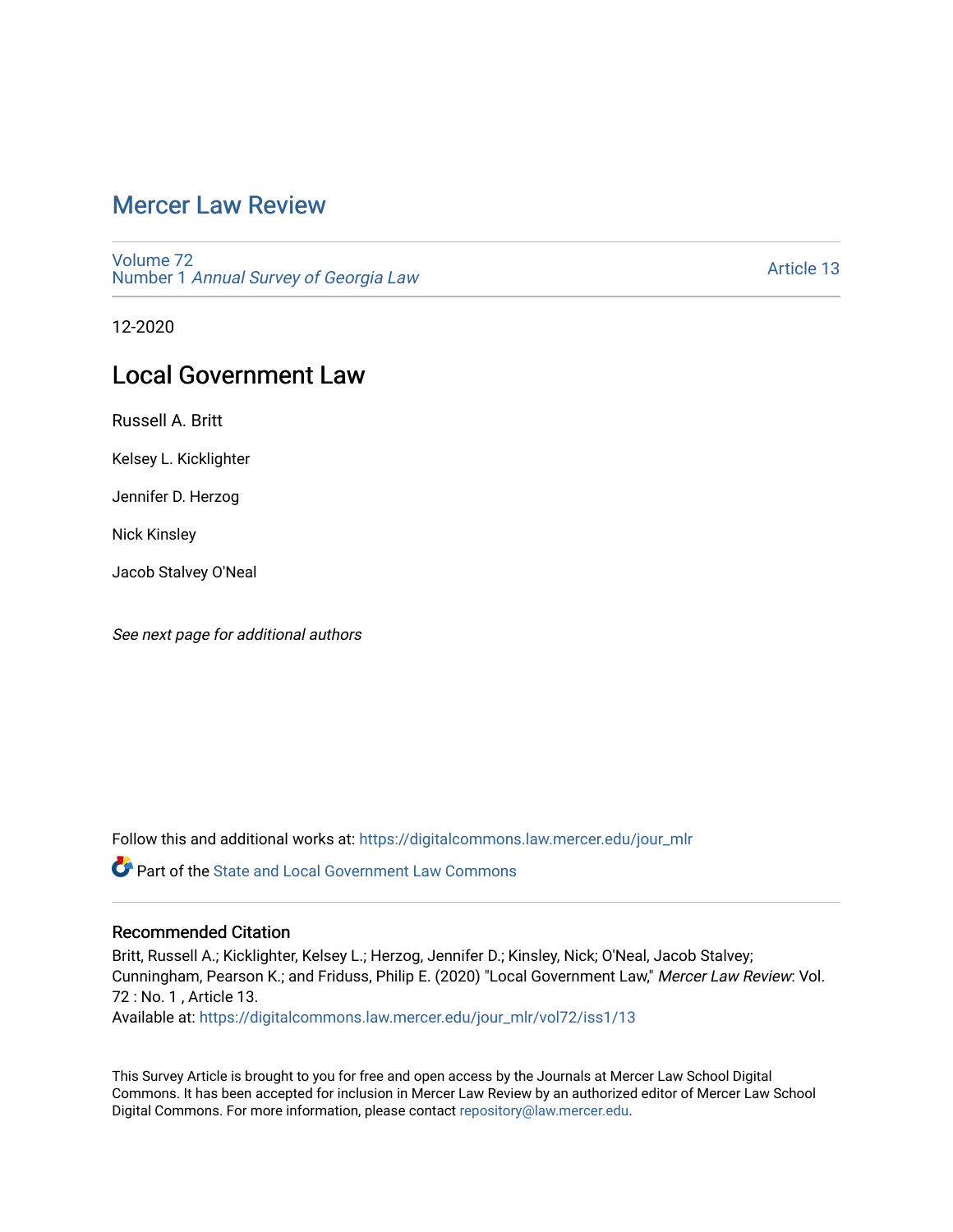## Local Government Law

## Authors

Russell A. Britt, Kelsey L. Kicklighter, Jennifer D. Herzog, Nick Kinsley, Jacob Stalvey O'Neal, Pearson K. Cunningham, and Philip E. Friduss

This survey article is available in Mercer Law Review: [https://digitalcommons.law.mercer.edu/jour\\_mlr/vol72/iss1/13](https://digitalcommons.law.mercer.edu/jour_mlr/vol72/iss1/13)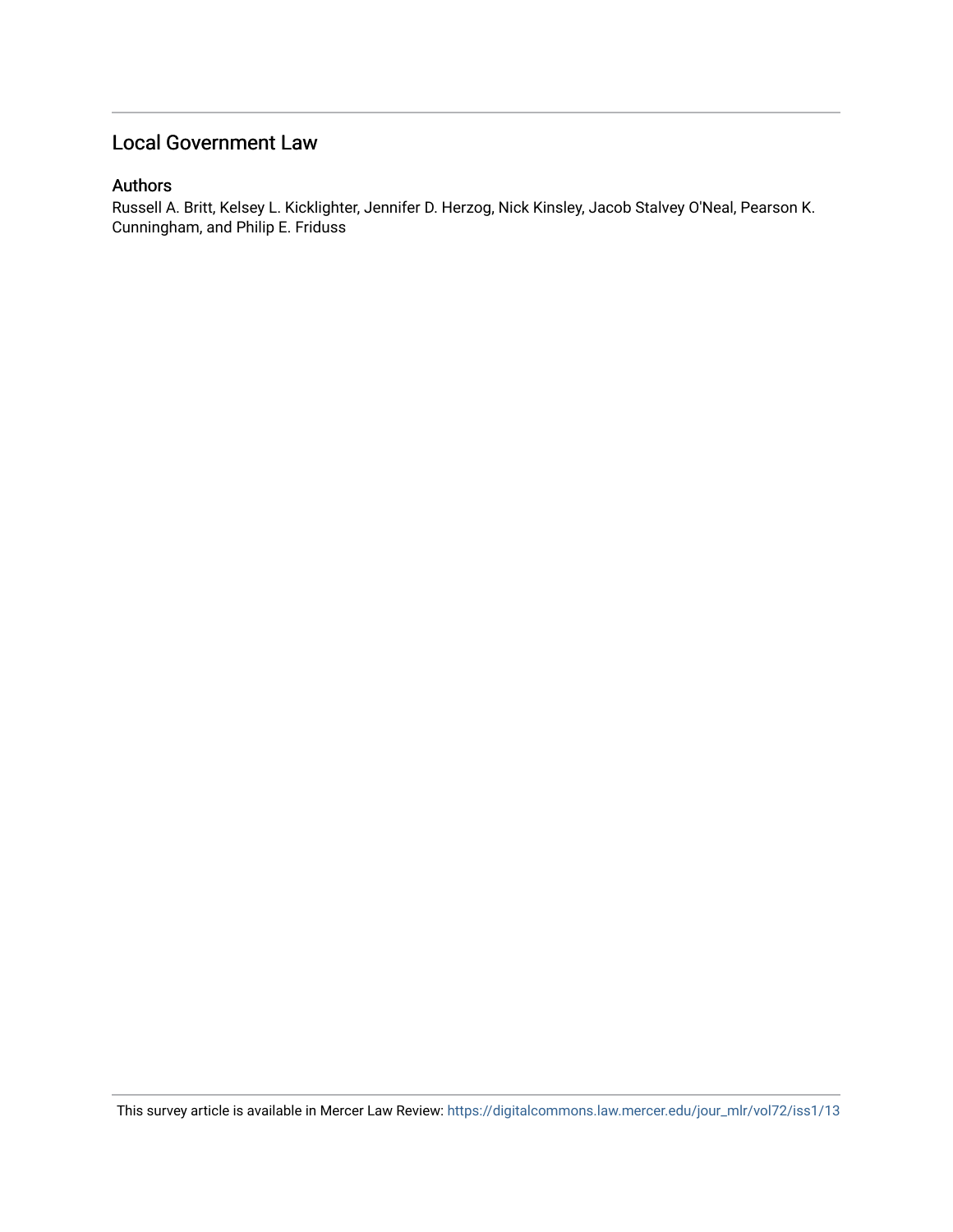# **Local Government Law**

## **by Russell A. Britt, [\\*](#page-2-0) Kelsey L. Kicklighter,[\\*\\*](#page-2-1) Jennifer D. Herzog,[\\*\\*\\*](#page-2-2) Nick Kinsley,[\\*\\*\\*\\*](#page-2-3) Jacob Stalvey O'Neal,[\\*\\*\\*\\*\\*](#page-2-4) Pearson K. Cunningham,[\\*\\*\\*\\*\\*\\*](#page-2-5) and Philip E. Friduss[\\*\\*\\*\\*\\*\\*\\*](#page-2-6)**

#### I. SOVEREIGN IMMUNITY

Interesting developments on the application of sovereign immunity continued during this survey period[.1](#page-2-7) In *City of College Park v. Clayton* 

<span id="page-2-1"></span>\*\* Associate, Hall Booth Smith, P.C., Atlanta, Georgia. Mercer University (B.A., cum laude, 2015); Mercer University School of Law (J.D., cum laude, 2018), Senior Managing Editor, Mercer Law Review (2017–2018), Member, State Bar of Georgia, Member, Defense Research Institute (Government Liability Committee, Young Lawyer Liaison 2020–2021).

<span id="page-2-4"></span>\*\*\*\*\* Associate, Hall Booth Smith, P.C., Atlanta, Georgia. Mercer University (B.A. summa cum laude, 2010); University of Virginia School of Law (J.D., 2013). Member, State Bar of Georgia.

<span id="page-2-5"></span>\*\*\*\*\*\* Associate, Hall Booth Smith, P.C., Atlanta, Georgia. University of Georgia (B.A., 2013); Georgia State University College of Law (J.D., magna cum laude, 2018). Member, State Bar of Georgia.

<span id="page-2-6"></span>\*\*\*\*\*\*\* Partner, Hall Booth Smith, P.C., Atlanta, Georgia. Belmont College (B.A., 1983); Mercer University School of Law (J.D., 1989). Member, State Bar of Georgia; Defense Research Institute (Government Liability Committee, Chairman 2012–2014); Co-Chair, ABA Committee on Civil Rights Liability; Member, Senator Paul Coverdell's Crime and Law Enforcement Task Force.

<span id="page-2-7"></span><sup>1</sup> For a survey of local government law during the prior survey period, see Russell A. Britt, Michael C. Pruett, Jennifer D. Herzog, Brittanie Browning, Jacob Stalvey O'Neal, & Pearson Cunningham, *Local Government Law*, *Annual Survey of Georgia Law*, 71 MERCER L. REV. 189 (2019).

223

<span id="page-2-0"></span><sup>\*</sup> Partner, Hall Booth Smith, P.C., Atlanta, Georgia. University of Georgia (A.B., cum laude, 2003); Georgia State University College of Law (J.D., magna cum laude, 2011). Member, State Bar of Georgia (Member, Constitutional Law Section, Local Government Section, and School & College Law Section); Defense Research Institute (Member, Governmental Liability Committee; Sponsorship Chair, 2019 DRI Civil Rights and Governmental Tort Liability Conference).

<span id="page-2-2"></span><sup>\*\*\*</sup> Partner, Hall Booth Smith, P.C., Tifton, Georgia; Presbyterian College (B.A. summa cum laude, 2003); University of Georgia School of Law (J.D.,2006). Member, State Bar of Georgia.

<span id="page-2-3"></span><sup>\*\*\*\*</sup> Associate, Hall Booth Smith, P.C., Tifton, Georgia. University of Georgia (B.S.Ed., magna cum laude, 2013); University of Georgia School of Law (J.D., magna cum laude, 2016). Member, State Bar of Georgia, member and former president, Tifton Judicial Circuit Bar Association.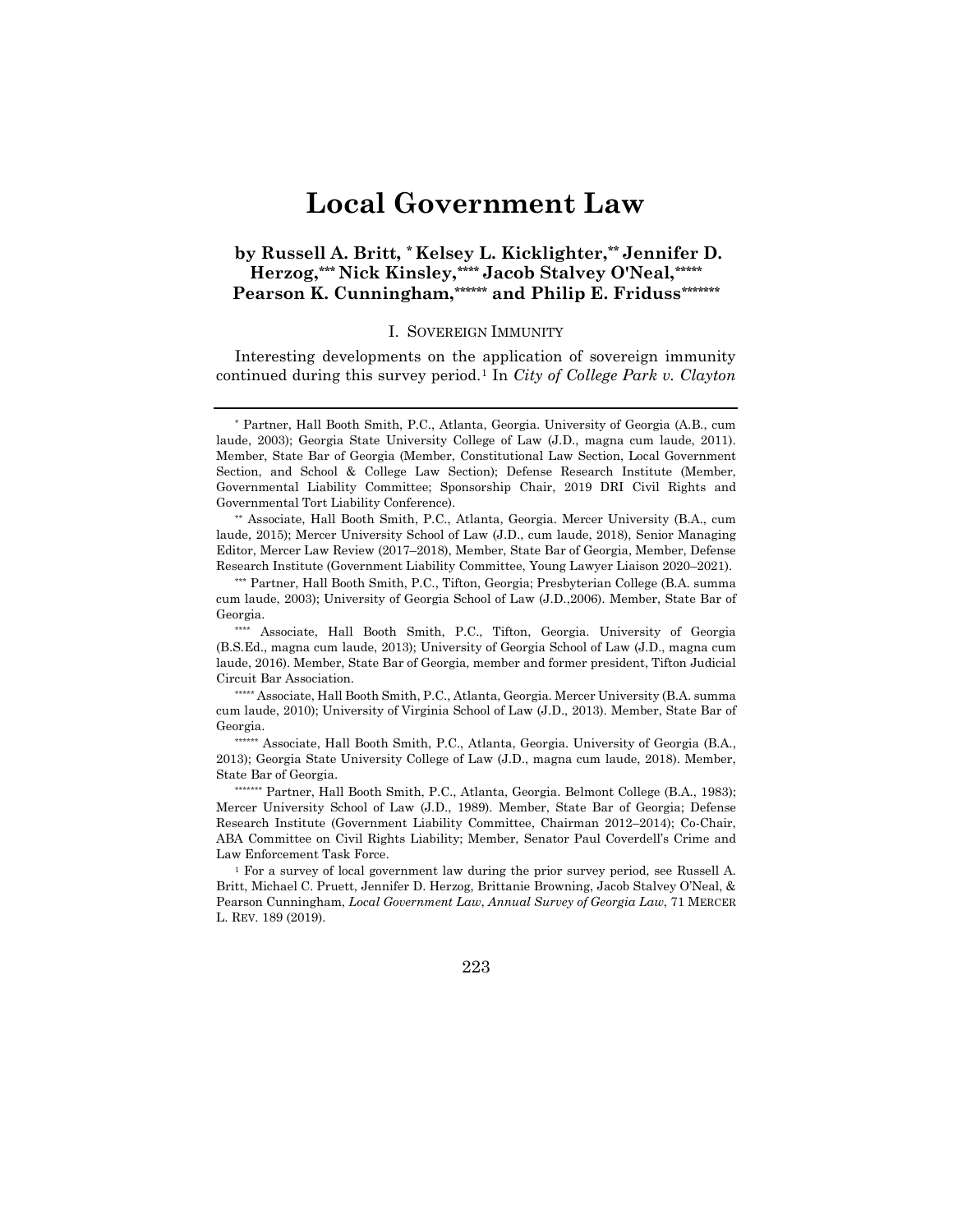*County*,[2](#page-3-0) the Georgia Supreme Court addressed whether sovereign immunity[3](#page-3-1) bars suits between political subdivisions of the state, such as counties and cities, and concluded that it does not.[4](#page-3-2) The case involved taxation of alcoholic beverages at Hartsfield-Jackson Atlanta International Airport. The airport is located primarily within Clayton County, while some of the businesses located within the airport are located in unincorporated sections of the county and other businesses are located within the incorporated limits of the City of College Park. The city sued the county, asserting that the city had not been receiving the proper amount of alcoholic beverage taxes to which it was entitled under state law and that the county improperly infringed on the city's authority to tax by instructing vendors to remit 50% of the taxes due from the sale of alcohol in those portions of the airport located within the city's limits.[5](#page-3-3)

While involving several legal issues, the supreme court noted that the issue of whether sovereign immunity applied was the most important issue to consider.[6](#page-3-4) Following a lengthy discussion on the continuous state constitutional reservation of the common law of sovereign immunity and the origins of the same, the supreme court recapped that the State of Georgia is the sovereign for purposes of this immunity and that the sovereign cannot be called into the courts of its own making by private persons without the sovereign's permission.[7](#page-3-5) This understanding provided a strong indication that sovereign immunity does not apply where two political subdivisions of the state are exercising their respective home rule powers by collecting tax revenues and neither is acting on behalf of the state because, in such scenario, there is no sovereignty to protect.<sup>[8](#page-3-6)</sup> In other words, the county is not a sovereign over the city and vice versa, and "neither entity retains superior authority over the other that would prevent it from being hailed into a court of law by the other."[9](#page-3-7)

<span id="page-3-0"></span>The supreme court, therefore, held that sovereign immunity would not apply to this lawsuit unless applicable precedent somehow altered this

<span id="page-3-3"></span><span id="page-3-2"></span><sup>5</sup> *Id.* at 301–02, 830 S.E.2d at 180–81.

<sup>2</sup> 306 Ga. 301, 830 S.E.2d 179 (2019).

<span id="page-3-1"></span><sup>3</sup> The Georgia Constitution provides:

<sup>[</sup>S]overeign immunity extends to the state and all of its departments and agencies. The sovereign immunity of the state and its departments and agencies can only be waived by an Act of the General Assembly which specifically provides that sovereign immunity is thereby waived and the extent of such waiver.

Ga. Const. art. I, § 2, para. 9(e).

<sup>4</sup> *City of College Park*, 306 Ga. at 313, 830 S.E.2d at 187.

<span id="page-3-4"></span><sup>6</sup> *Id.* at 304, 830 S.E.2d at 182.

<span id="page-3-5"></span><sup>7</sup> *Id.* at 310–11, 830 S.E.2d at 186.

<sup>8</sup> *Id.* at 311, 830 S.E.2d at 186.

<span id="page-3-7"></span><span id="page-3-6"></span><sup>9</sup> *Id.*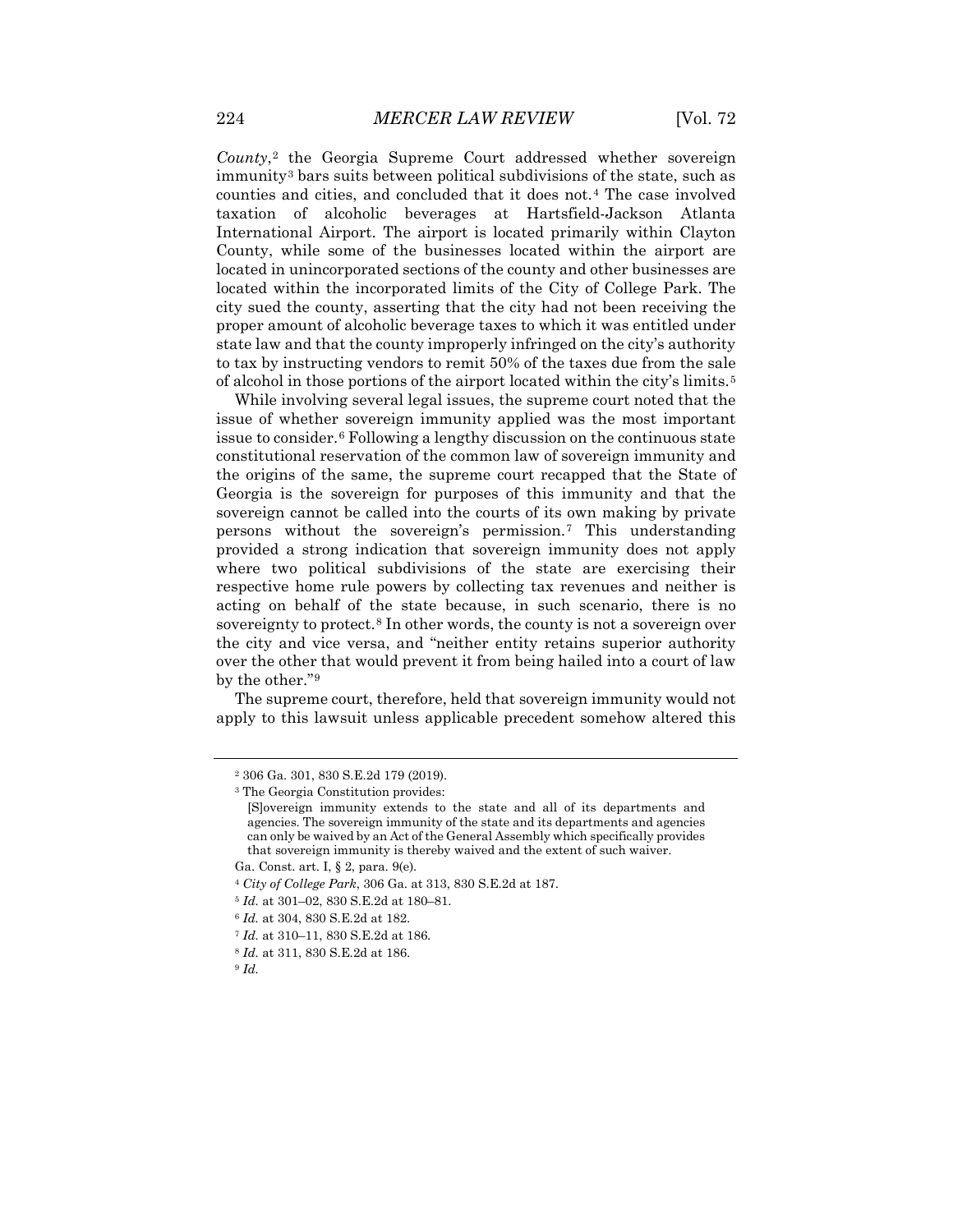fundamental nature of sovereign immunity.[10](#page-4-0) Nevertheless, a review of case law revealed that political subdivisions had been allowed to sue each other under common law in both England and Georgia, and no precedent was found where suits between political subdivisions of a sovereign were barred by sovereign immunity.[11](#page-4-1) Accordingly, the supreme court held sovereign immunity did not bar the city from bringing suit against the county in this case.[12](#page-4-2)

In *Klingensmith v. Long County*,<sup>[13](#page-4-3)</sup> the Georgia Court of Appeals provided an important reminder on how sovereign immunity is applied differently to cities versus counties.<sup>[14](#page-4-4)</sup> The plaintiffs sued Long County, alleging negligence and nuisance for repeated flooding of their subdivision. They argued that their negligence claim was not barred by sovereign immunity because the county somehow could be held vicariously liable for ministerial acts negligently performed by the county's employees.[15](#page-4-5)

The court of appeals, nevertheless, reiterated that the law is clear that a "county may be liable for a county employee's negligence in performing an official function only to the extent the county has waived sovereign immunity."[16](#page-4-6) And it is a plaintiff's burden to point to the applicable waiver.<sup>[17](#page-4-7)</sup> Although the plaintiffs contended that a waiver of sovereign immunity exists for claims alleging the negligent performance of ministerial duties, the court of appeals correctly found that such waiver only applies to cities and does not apply to counties.[18](#page-4-8) The court of appeals therefore held that the plaintiffs' negligence claims were barred by sovereign immunity.[19](#page-4-9)

The holding in *Board of Commissioners of Lowndes County v. Mayor of Valdosta*, *et al.*[20](#page-4-10) highlights an on-going legal conundrum following the

<sup>19</sup> *Id.*

<span id="page-4-1"></span><span id="page-4-0"></span><sup>10</sup> *Id.*

<sup>11</sup> *Id.* at 311–13, 830 S.E.2d at 186–87.

<sup>12</sup> *Id.* at 313, 830 S.E.2d at 188.

<sup>13</sup> 352 Ga. App. 21, 833 S.E.2d 608 (2019).

<sup>14</sup> *Id.* at 24, 833 S.E.2d at 613.

<sup>15</sup> *Id.* at 22–23, 833 S.E.2d at 612–13.

<span id="page-4-7"></span><span id="page-4-6"></span><span id="page-4-5"></span><span id="page-4-4"></span><span id="page-4-3"></span><span id="page-4-2"></span><sup>16</sup> *Id.* at 24, 833 S.E.2d at 613 (quoting *Ratliff v. McDonald*, 326 Ga. App. 306, 309, 756 S.E.2d 569, 574 (2014)).

<sup>17</sup> *Id.*

<sup>18</sup> *Id.*

<span id="page-4-10"></span><span id="page-4-9"></span><span id="page-4-8"></span><sup>20</sup> 352 Ga. App. 391, 834 S.E.2d 890 (2019), *cert. granted* (June 1, 2020). For further detail on the factual overview of this case, see discussion under Service Delivery Strategies section, infra.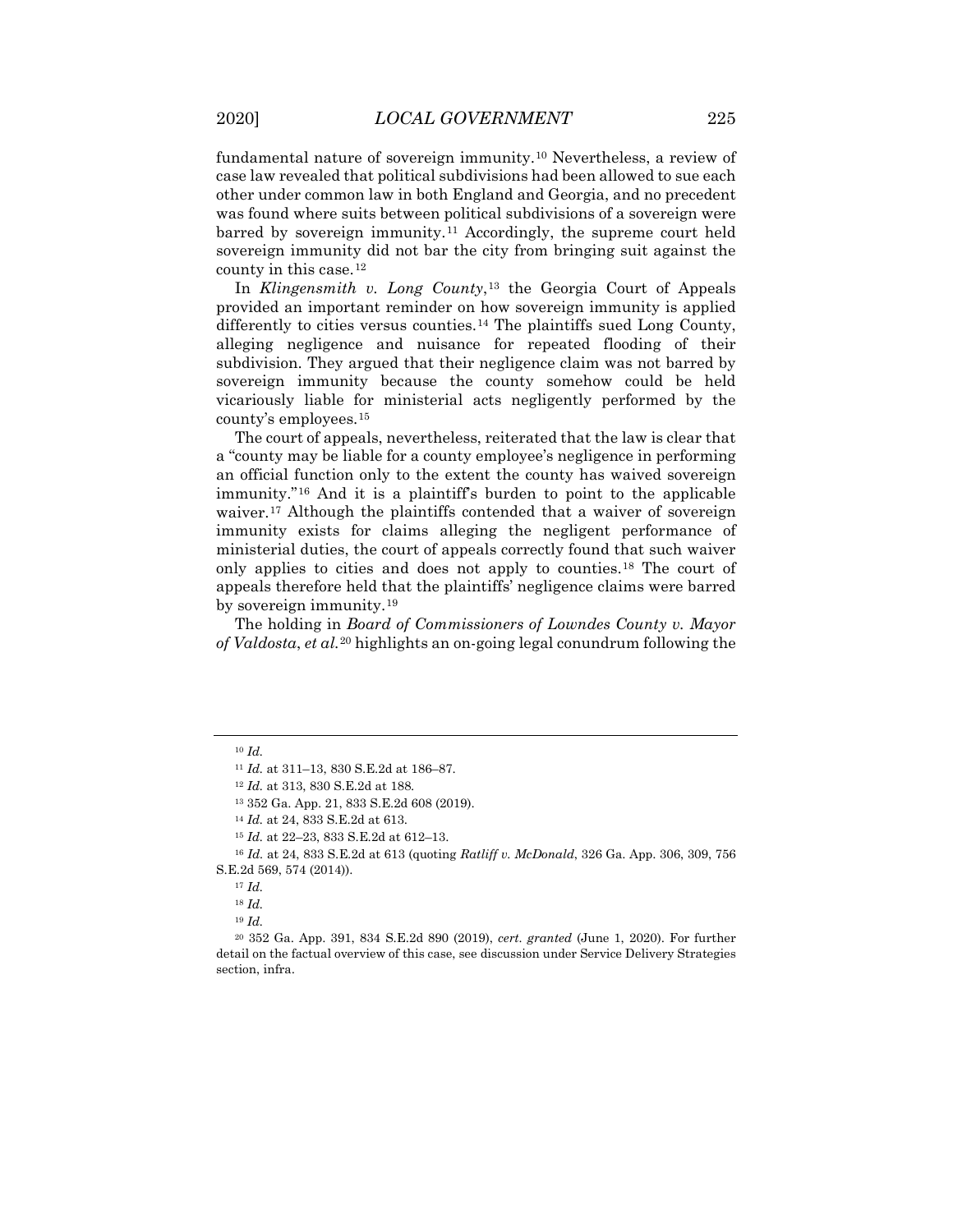*Lathrop v. Deal*[21](#page-5-0) decision. Arising from a dispute over requirements under state's Service Delivery Strategy  $Act.^{22}$  $Act.^{22}$  $Act.^{22}$  the county sued the cities within the county and the Georgia Department of Community Affairs (DCA), following DCA's imposition of sanctions on the county and cities pursuant to the Act.[23](#page-5-2) The county requested declaratory and injunctive relief, as well as mandamus relief, arguing that a prior service delivery strategy agreement between the county and the cities should remain in effect and that the county and cities should remain eligible for state-administered financial assistance, grants, loans, and permits.[24](#page-5-3)

Asserting sovereign immunity, DCA filed a motion to dismiss the declaratory and injunctive relief claims. In response, the county filed an amended petition removing DCA as a party and adding the commissioner and board members of DCA in their official and individual capacities. The commissioner and board members then filed a motion to dismiss the amended petition, arguing that sovereign immunity barred the claims for declaratory and injunctive relief, and the trial court granted it.[25](#page-5-4)

The Georgia Court of Appeals noted that in *Lathrop* and other decisions the Georgia Supreme Court previously held that sovereign immunity barred claims against the state for declaratory and injunctive relief.[26](#page-5-5) However, in *Lathrop* the supreme court also "indicated that such suits against state officers in their individual capacities however may not be barred by sovereign immunity."<sup>[27](#page-5-6)</sup> The court of appeals nevertheless pointed to other language in *Lathrop* explaining that sovereign immunity cannot be evaded by suing servants or agents of the state, "when the real claim is against the [s]tate itself and it is the party vitally interested."[28](#page-5-7)

The court of appeals noted that the test for determining whether a suit is in reality one against the state is whether "if the relief prayed [for] in the present case is granted, it will not operate to control the action of the [s]tate or subject it to liability."[29](#page-5-8) Applying this test, the court of appeals held that (1) the county's pleadings and briefs demonstrated that DCA was the real party in interest; (2) the relief requested would control the actions of the state by requiring the commissioner and board members to

<span id="page-5-3"></span><span id="page-5-2"></span><span id="page-5-1"></span><span id="page-5-0"></span><sup>21</sup> 301 Ga. 408, 801 S.E.2d 867 (2017) (holding sovereign immunity bars declaratory and injunctive relief claims against the state, including challenges to a law's constitutionality under the Georgia Constitution).

<sup>22</sup> O.C.G.A. §§ 36-70-1 through 36-70-28 (2020).

<sup>23</sup> 352 Ga. App. at 392–93, 834 S.E.2d at 892–93.

<sup>24</sup> *Id.* at 393, 834 S.E.2d at 893.

<sup>25</sup> *Id.* at 393–94, 834 S.E.2d at 893.

<sup>26</sup> *Id.* at 394, 834 S.E.2d at 893.

<sup>27</sup> *Id.*

<sup>28</sup> *Id.*, 834 S.E.2d at 893–94 (quoting *Lathrop*, 301 Ga. at 414–15, 801 S.E.2d at 873).

<span id="page-5-8"></span><span id="page-5-7"></span><span id="page-5-6"></span><span id="page-5-5"></span><span id="page-5-4"></span><sup>29</sup> *Id.* at 395, 834 S.E.2d at 894 (quoting *Moore v. Robinson*, 206 Ga. 27, 37, 55 S.E.2d 711, 719 (1949)).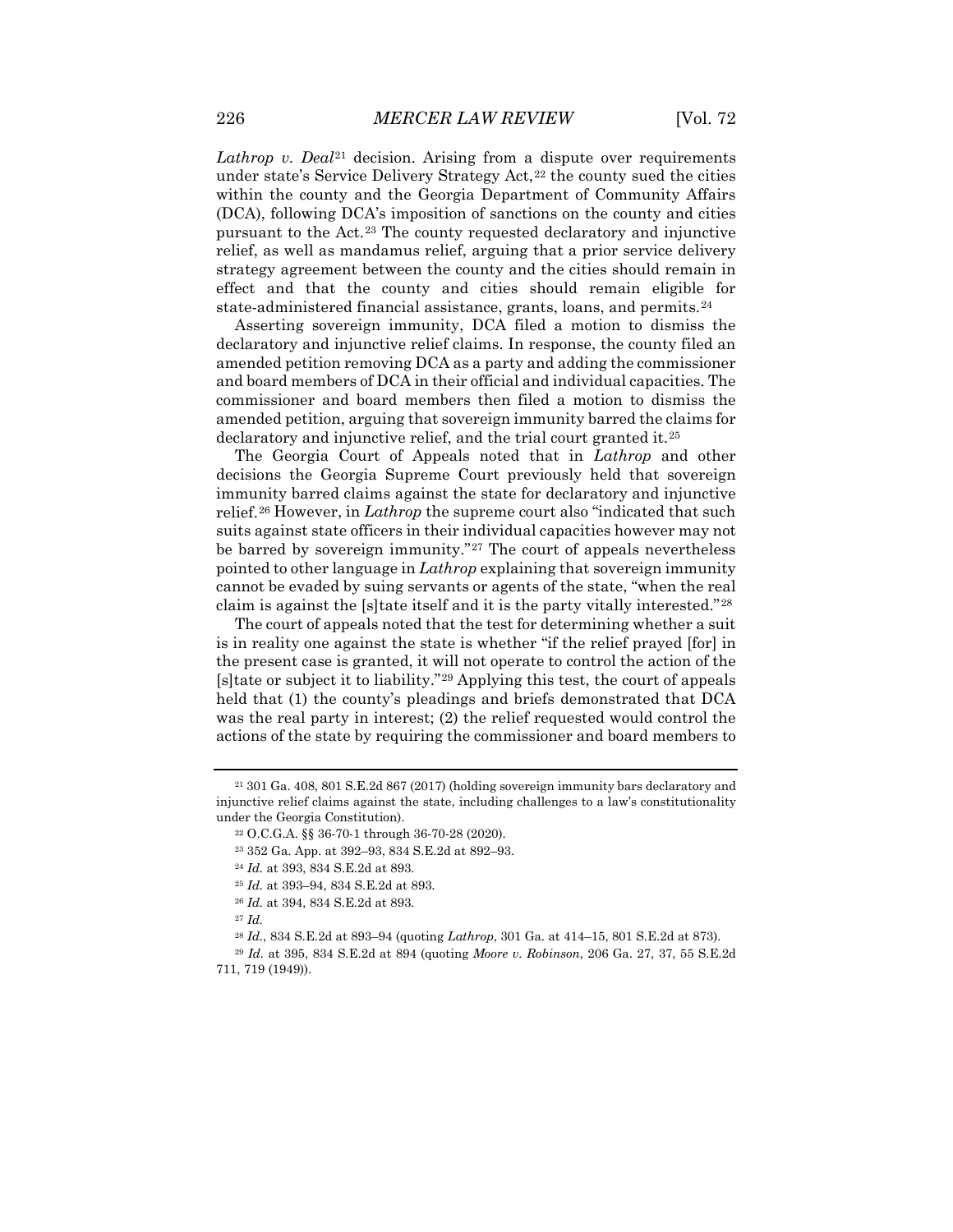direct DCA to stop certain actions; and (3) the commissioner and board members had no statutory authority in their individual capacities under the Act to direct DCA to do anything.<sup>[30](#page-6-0)</sup> Therefore, the court of appeals affirmed the trial court's dismissal of the declaratory and injunctive relief claims on sovereign immunity grounds.[31](#page-6-1)

This holding counters, at least in part, the proposition made in *Lathrop* that while sovereign immunity bars such claims against the state and its officials in their official capacities, officials in their individual capacities nonetheless may be sued for prospective declaratory and injunctive relief.<sup>[32](#page-6-2)</sup> The supreme court, however, granted certiorari on June 1, 2020.

In *Gatto v. City of Statesboro*,<sup>[33](#page-6-3)</sup> the Georgia Court of Appeals reaffirmed the physical precedent holding in *City of Albany v. Stanford*[34](#page-6-4) that the "nuisance exception" to sovereign immunity does not apply where the damages at issue are injury to person or loss of life.<sup>[35](#page-6-5)</sup> Sovereign immunity therefore applied to the plaintiffs' nuisance claim against the City of Statesboro for injuries and the alleged wrongful death of their son following his altercation with a bouncer at a bar in the city.[36](#page-6-6)

The plaintiffs further argued that the city waived its sovereign immunity through its purchase of insurance. While the city did have an insurance policy, the policy contained an endorsement providing that there was coverage under the policy where sovereign immunity otherwise would have applied.<sup>[37](#page-6-7)</sup> The court of appeals therefore held that because the lawsuit involved a governmental function to which sovereign immunity applies, the insurance policy did not cover the plaintiffs' claims due to the plain language of the policy endorsement.<sup>[38](#page-6-8)</sup>

The plaintiffs also tried to argue that the policy endorsement "effectively usurps the [Georgia] General Assembly's legislative waiver and allows [cities] to contract around the waiver."[39](#page-6-9) However, the court of appeals held that the legislative waiver expressly provides for the waiver only where the policy "covers an occurrence for which the defense of sovereign immunity is available."[40](#page-6-10) Thus, given the plain meaning of

<sup>30</sup> *Id.* at 395–96, 834 S.E.2d at 895.

<sup>31</sup> *Id.* at 396, 834 S.E.2d at 895.

<sup>32</sup> *See Lathrop*, 301 Ga. at 434–35, 801 S.E.2d at 886.

<sup>33</sup> 353 Ga. App. 178, 834 S.E.2d 623 (2019).

<span id="page-6-8"></span><span id="page-6-7"></span><span id="page-6-6"></span><span id="page-6-5"></span><span id="page-6-4"></span><span id="page-6-3"></span><span id="page-6-2"></span><span id="page-6-1"></span><span id="page-6-0"></span><sup>34</sup> 347 Ga. App. 95, 99, 815 S.E.2d 322, 326 (2018) (physical precedent), *reconsideration denied* (July 17, 2018), *cert. denied* (Apr. 29, 2019).

<sup>35</sup> *Gatto,* 353 Ga. App. at 183, 834 S.E.2d at 628.

<sup>36</sup> *Id.* at 178, 183, 834 S.E.2d at 625, 628.

<sup>37</sup> *Id.* at 183, 834 S.E.2d at 628.

<sup>38</sup> *Id.* at 184, 834 S.E.2d at 628–29.

<span id="page-6-10"></span><span id="page-6-9"></span><sup>39</sup> *Id.*, 834 S.E.2d at 629.

<sup>40</sup> *Id.*, 834 S.E.2d at 629 (quoting O.C.G.A. § 36-33-1(a) (2020)).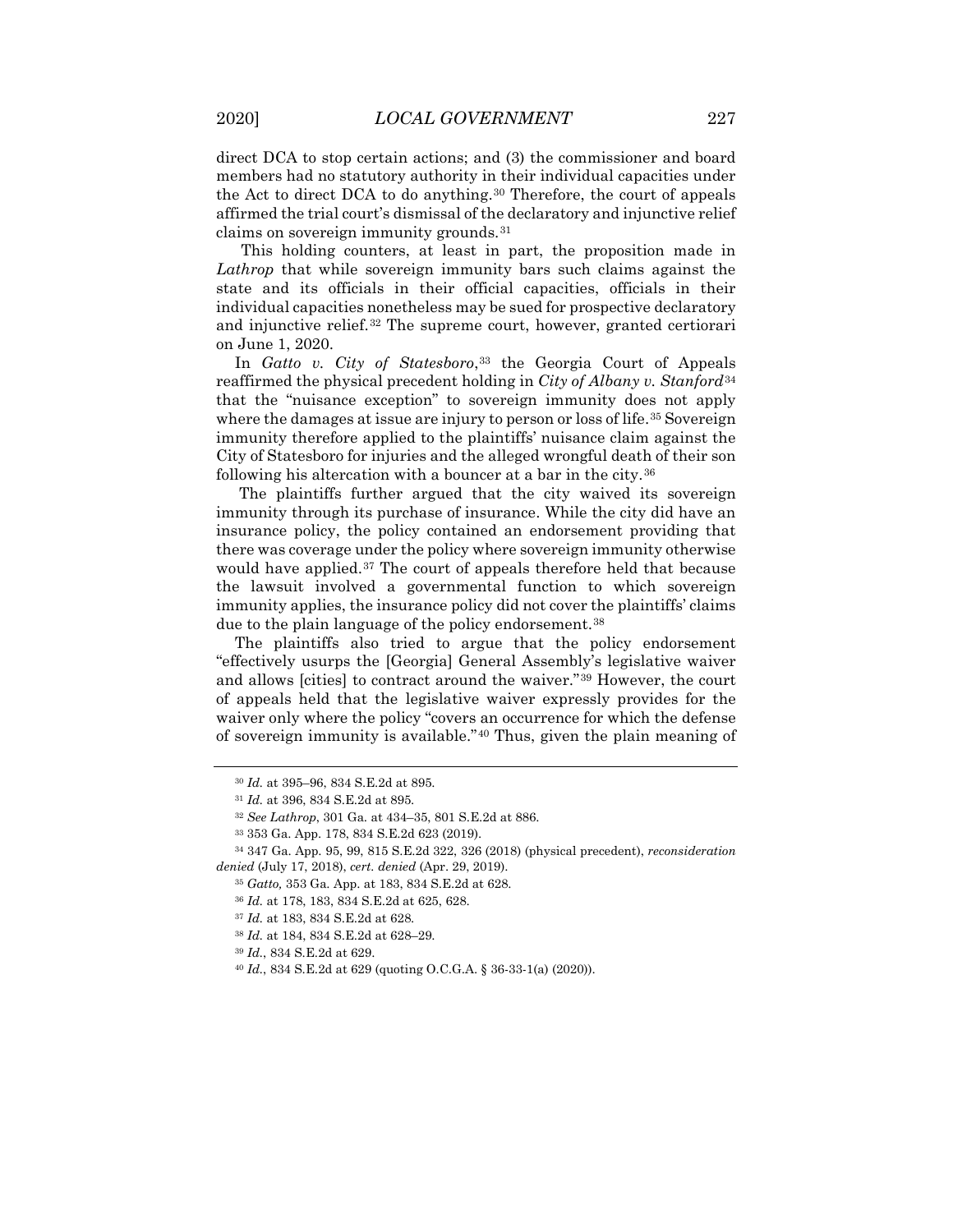the statute and that "the Supreme Court of Georgia [previously] has specifically analyzed insurance policies to determine whether they actually provide coverage for a plaintiff's claims," the court of appeals rejected the plaintiffs' argument.<sup>[41](#page-7-0)</sup>

Finally, in a pair of cases decided by two different panels within nine days of each other, the Georgia Court of Appeals reaffirmed that the waivers from protection provided under the Recreational Property Act,<sup>[42](#page-7-1)</sup> including where there is a charge for the use of recreational property, do not constitute a waiver of a county's sovereign immunity.[43](#page-7-2)

#### II.OFFICIAL IMMUNITY

It was noted in the June 1, 2017 through May 31, 2018 Survey<sup>[44](#page-7-3)</sup> that the Georgia Court of Appeals' decision in *Odum v. Harn*[45](#page-7-4) did not heed the Georgia Supreme Court's discussion in *Barnett v. Caldwell,[46](#page-7-5)* which admonished lower courts for summarily classifying student supervision as a discretionary function in the context of official immunity $47$  without analyzing the particular facts of the case<sup>48</sup>—likely because *Barnett* was decided just ten days prior to *Odum*. The court of appeals got a second bite at the apple during this survey period after the supreme court granted the plaintiffs' petition for certiorari, vacated the prior *Odum*  decision, and remanded the case in order for the court of appeals to reconsider its decision in light of *Barnett*.[49](#page-7-8) The revised analysis, however, did not change the conclusion and the court of appeals again affirmed the grant of summary judgment in *Odum v. Harn.*[50](#page-7-9)

<sup>41</sup> *Id.*, 834 S.E.2d at 629.

<sup>42</sup> O.C.G.A. §§ 51-3-20 through 51-3-26 (2019).

<span id="page-7-2"></span><span id="page-7-1"></span><span id="page-7-0"></span><sup>43</sup> *See* Gwinnett County, Ga. v. Ashby, 354 Ga. App. 863, 866–67, 842 S.E.2d 70, 73–74 (April 15, 2020); Macon-Bibb County. v. Kalaski, 355 Ga. App. 24, 27–28, 842 S.E.2d 331, 334 (April 24, 2020). For further discussion on the Recreational Property Act, *see infra*.

<span id="page-7-6"></span><span id="page-7-5"></span><span id="page-7-4"></span><span id="page-7-3"></span><sup>44</sup> *See* Christian Henry, Russell A. *Local Government Law*, *Eleventh Circuit Survey*, 70 Mercer L. Rev. 177, 185–86 (2018).

<sup>45</sup> 344 Ga. App. 488, 811 S.E.2d 19 (2018).

<sup>46</sup> 302 Ga. 845, 809 S.E.2d 813 (2018).

<sup>47</sup> The Georgia Constitution provides:

<sup>[</sup>A local government officer] may be subject to suit and may be liable for injuries and damages caused by the negligent performance of, or negligent failure to perform, [his] ministerial functions and may be liable for injuries and damages if [he] act[s] with actual malice or with actual intent to cause injury in the performance of [his] official functions.

Ga. Const. art. I, § 2, para. 9(d).

<sup>48</sup> *See* Henry et. al., *Supra* note 44, at 185–86 (2018).

<span id="page-7-9"></span><span id="page-7-8"></span><span id="page-7-7"></span><sup>49</sup> *See Odum v. Harn*, 350 Ga. App. 572, 572, 829 S.E.2d 818, 818 (2019), *cert. denied* (Jan. 27, 2020).

<sup>50</sup> *Id.*, 829 S.E.2d at 818–19.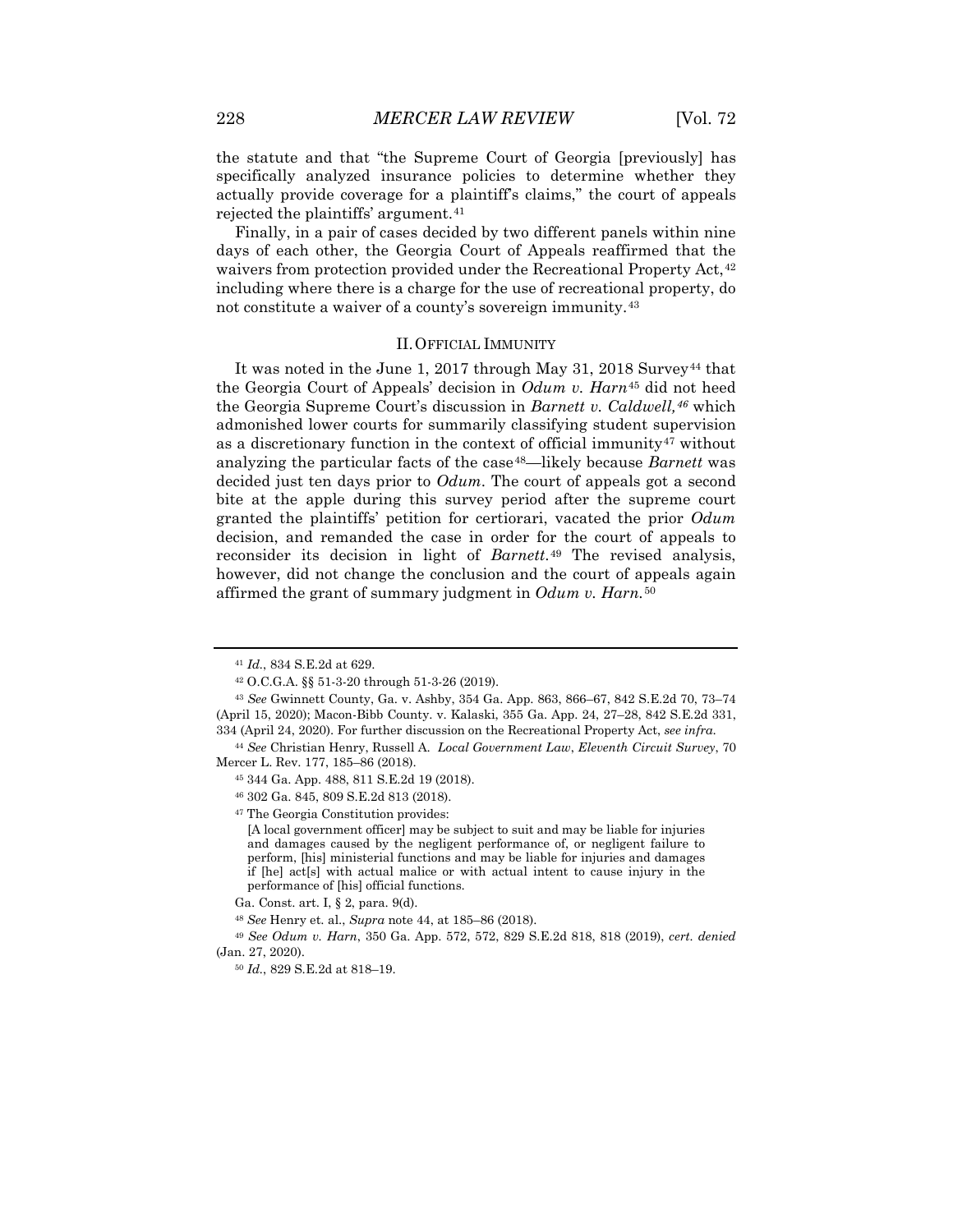The facts involved a child passenger on a Bryan County School District school bus driven by the defendant. "The [bus driver] stopped the bus across the street from the child's house, activating the [bus's] red flashing lights, stop arm, and crossing gate. The child was required to cross a lane containing oncoming traffic in order to reach his [waiting] mother." The school district's training manual provided that "[s]tudents should not be allowed off the bus until all traffic has stopped" and that drivers should, "[t]each the students that [the driver's] signal for danger after they are off the bus is blowing the horn."[51](#page-8-0) Drivers were also instructed that they should "[c]ontinuously use both direct vision and mirrors to identify any moving traffic from both the front and from behind."[52](#page-8-1)

Further, the bus driver had recently attended a training session where these and other guidelines, including having a child pause on the bottom step of the bus before disembarking, were reviewed.[53](#page-8-2)

The bus driver testified that "she looked for traffic as she released the child but did not see any." She also testified that while, "the child stopped before crossing the yellow line in the middle of the road, he did not look back at the her for permission to cross." The bus driver then, "sounded her horn as soon as she saw an oncoming truck." Sadly however, the truck struck the child and the child died.<sup>54</sup>

In analyzing whether the bus driver was entitled to official immunity, the court of appeals carefully examined the analysis in *Barnett* and found that the bus driver was exercising a discretionary function in supervising the child because it required judgment as "to whether any vehicles on the same road were stationary or moving toward the bus such that the child should or should not be released."[55](#page-8-4)

Accordingly, having reviewed the particular facts of the case, the court of appeals correctly applied *Barnett* in finding that "the bus driver had to make multiple judgments about releasing the child."[56](#page-8-5) And because there was no evidence that the bus driver acted with actual malice, it affirmed the trial court's grant of official immunity.[57](#page-8-6) There will not be a third bite at the apple, as the supreme court denied certiorari on January 27, 2020, after the plaintiffs petitioned a second time.[58](#page-8-7)

- <span id="page-8-3"></span><sup>54</sup> *Id.* at 573, 829 S.E.2d at 819.
- <span id="page-8-4"></span><sup>55</sup> *Id.* at 574–75, 829 S.E.2d at 820.
- <sup>56</sup> *Id.* at 575, 829 S.E.2d at 820.

<span id="page-8-7"></span><span id="page-8-6"></span><span id="page-8-5"></span><sup>57</sup> *Id.*

<span id="page-8-0"></span><sup>51</sup> *Id.* at 573, 829 S.E.2d at 819.

<span id="page-8-2"></span><span id="page-8-1"></span><sup>52</sup> *Id.*

<sup>53</sup> *Id.* 572–73, 829 S.E.2d at 819.

<sup>58</sup> *Id.* at 572, 829 S.E.2d 818.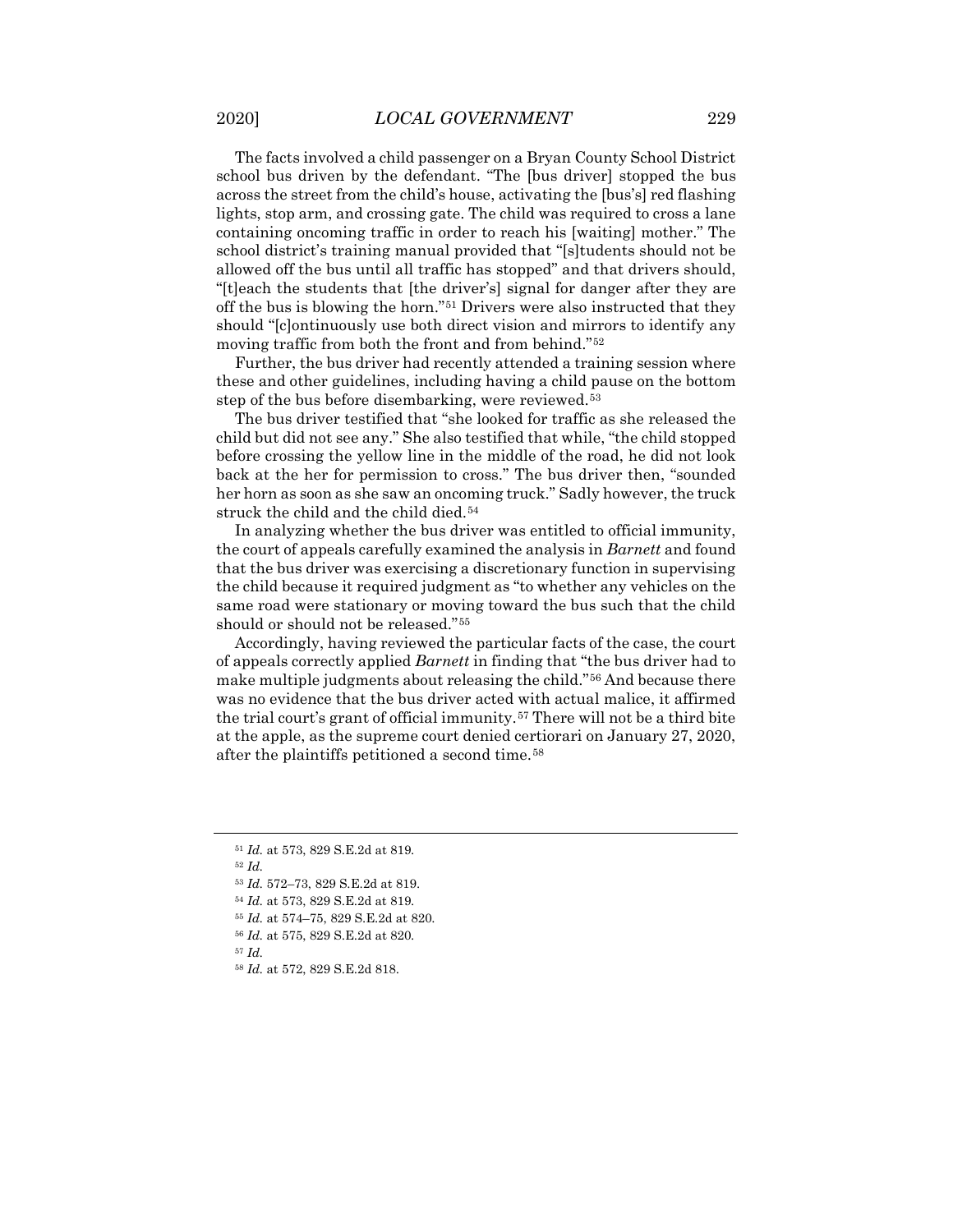In *Williams v. DeKalb County, et al.*,[59](#page-9-0) the Georgia Supreme Court analyzed official immunity in the context of an alleged violation of the Open Meetings Act.[60](#page-9-1) Specifically, the plaintiff sought penalties against county commissioners in their individual capacities for purportedly not providing proper notice under the Act before adopting a pay increase for themselves. At the motion to dismiss stage, the trial court found that official immunity protected the commissioners from liability under the Act because deciding at a meeting to consider an item not on the pre-published agenda, based on a determination that it is necessary to do so, requires the exercise of judgment and therefore is a discretionary act.[61](#page-9-2)

However, without deciding whether the commissioners' actions were in fact discretionary, the supreme court held that even if the actions were discretionary, the plaintiff "sufficiently allege[d] that the commissioners acted with actual malice by intentionally violating the agenda requirements of the Act—a criminal act."[62](#page-9-3) The supreme court therefore found that the commissioners were not entitled to official immunity from the penalty provisions of the Act at the pleadings stage.<sup>[63](#page-9-4)</sup>

#### III. TAXATION

This year saw one case dealing with the constitutionality of the 2017 legislative amendment to O.C.G.A. § 48-5-2(3)(B)(vii)(I)<sup>64</sup> and (II)<sup>65</sup>, and how Low Income Housing Tax Credits (LIHTC) should be valued when calculating ad valorem real property taxes; one case that interprets the two 2014 amendments to O.C.G.A.  $\S$  48-5-380,<sup>[66](#page-9-7)</sup> specifically the time in which a suit for a tax refund can be commenced, and a case concerning tax executions during tax appeals. Of the three cases discussed herein, the authors saw two seminal cases interpreting recent legislative amendments, and one case backing the actions taken by the Fulton County Tax Commissioner.

In 2016 the Georgia Court of Appeals held in *Heron Lake II Apartments v. Lowndes County Board of Tax Assessors*,[67](#page-9-8) that O.C.G.A.

<sup>59</sup> 308 Ga. 265, 840 S.E.2d 423 (2020).

<span id="page-9-5"></span><span id="page-9-4"></span><span id="page-9-3"></span><span id="page-9-2"></span><span id="page-9-1"></span><span id="page-9-0"></span> $60$  O.C.G.A. §§ 50-14-1 through 50-14-5 (2020). For further discussion on the Open Meetings Act, *see infra*, Section IV(B).

<sup>61</sup> *Williams,* 308 Ga. at 265–66, 840 S.E.2d at 426.

<sup>62</sup> *Id.* at 279, 840 S.E.2d at 434.

<sup>63</sup> *Id.*, 840 S.E.2d at 434.

<sup>64</sup> O.C.G.A. § 48-5-2(3)(B)(vii)(I) (2020).

<sup>65</sup> O.C.G.A. § 48-5-2(3)(B)(vii)(II) (2020).

<span id="page-9-7"></span><span id="page-9-6"></span><sup>66</sup> O.C.G.A. § 48-5-380 (2020).

<span id="page-9-8"></span><sup>67</sup> 299 Ga. 598, 791 S.E2d 77 (2016).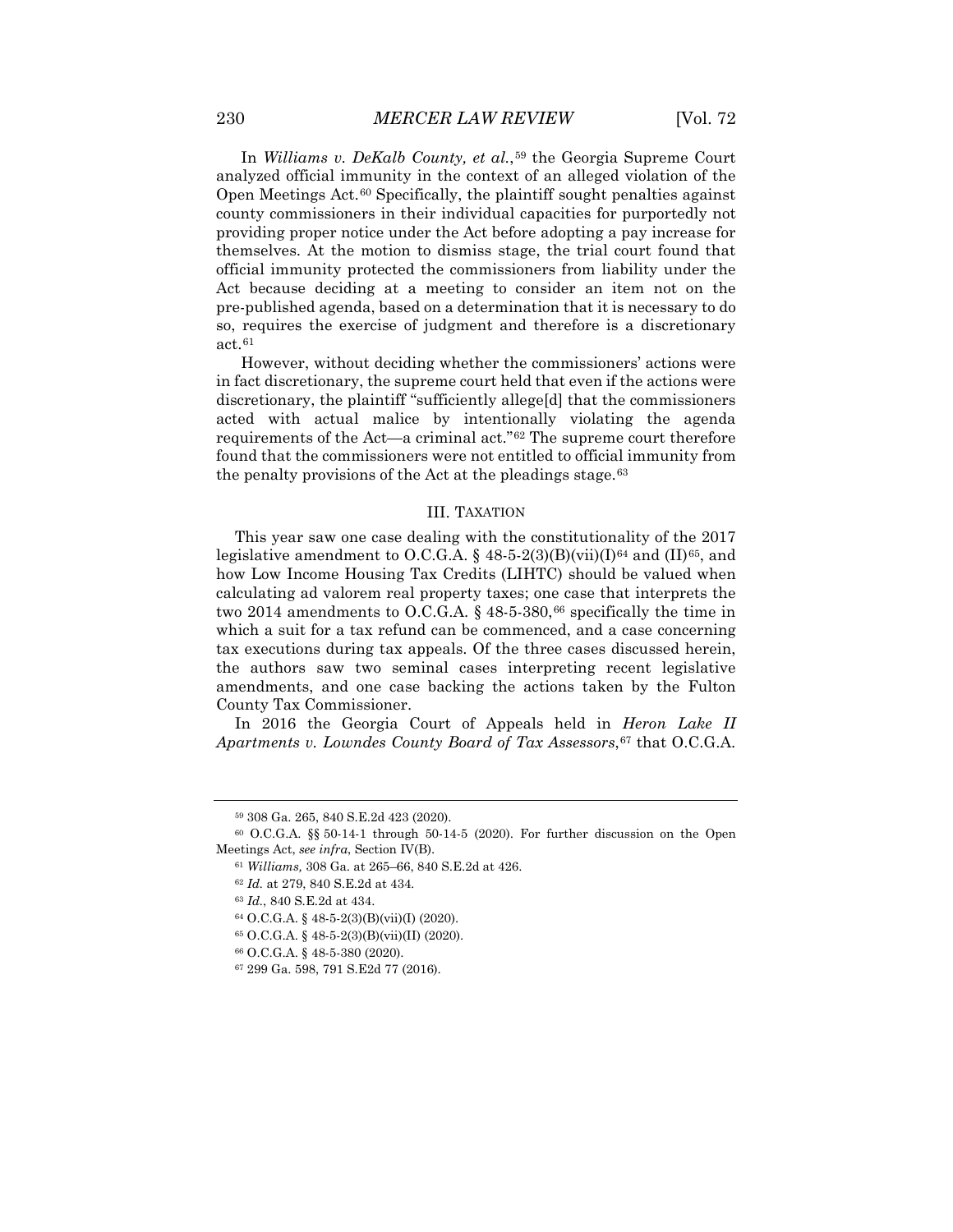$§$  48.5.3's<sup>[68](#page-10-0)</sup> mandate that "[a]ll real property... shall be liable to taxation" and classified LIHTCs as part of, "the bundle of rights, interest, and benefits connected with the ownership of real estate" in the Georgia Department of Revenue's Appraisal Manual, granted preferential treatment for ad valorem taxation purposes by creating a subclass of tangible property other than as permitted by the State Constitution, which ran afoul of the taxation uniformity provision.<sup>[69](#page-10-1)</sup> In 2017, the General Assembly amended O.C.G.A. § 48-5-2(3).[70](#page-10-2) This "amendment changed the second sentence of paragraph (3) to mandate the consideration of data provided by the property owner, and added a new division to (vii) to subparagraph (B)," and subdivided O.C.G.A. §  $48-5-2(3)(B)(vii)$  with two new sections (I) and (II) which in essence state that tax assessors in establishing the value of any property subject to rent restrictions under the sales comparison approach or the income approach.[71](#page-10-3) Further, the 2017 amendment rewrote O.C.G.A.  $§$  48-5-2(3)(B)(vi), which provided the criterion for tax assessors to apply in determining the fair market value of Section 42 properties.[72](#page-10-4) Finally, the amendment redesignated former O.C.G.A.  $\S$  48-5-2(3)(B)(vii) as O.C.G.A. § 48-5-2(3)(B)(viii),<sup>[73](#page-10-5)</sup> and that provision provides that, in determining the fair market value of real property, tax assessors shall also consider "[a]ny other existing factors provided by law or by rule and regulation of the commissioner [of revenue] deemed pertinent in arriving at fair market value."[74](#page-10-6)

After the 2017 amendment was passed, the Lowndes County Board of Tax Assessors (the Board), filed a new declaratory judgment action seeking a judgement that the 2017 amendment was unconstitutional for violating the Georgia Constitution's taxation uniformity provision. The Board asked for the trial court to interpret the 2017 amendment to allow LIHTCs to continue to be treated as regular income.<sup>[75](#page-10-7)</sup> The trial court held that LIHTCs could be considered "actual income" under O.C.G.A.  $§$  48-5-2(3)(B)(vii)(II)'s income approach, and if LIHTCs are not considered "actual income" then O.C.G.A. § 48-5-2(3)(B)(vii)(II) violates

<sup>68</sup> O.C.G.A. § 48-5-3 (2020).

<sup>69</sup> *Heron Lake II Apartments,* 299 Ga. at 605–06, 610, 791 S.E. 2d at 83, 85.

<sup>70</sup> O.C.G.A. § 48-5-2(3) (2020).

<span id="page-10-7"></span><span id="page-10-6"></span><span id="page-10-5"></span><span id="page-10-4"></span><span id="page-10-3"></span><span id="page-10-2"></span><span id="page-10-1"></span><span id="page-10-0"></span><sup>71</sup> Heron Lake II Apartments, LP v. Lowndes County Board of Tax Assessors, 306 Ga. 816, 818–19, 833 S.E.2d 528, 531 (2019).

<sup>72</sup> *Id.* at 818, 833 S.E.2d at 531.

<sup>73</sup> O.C.G.A. § 48-5-2(3)(B)(viii) (2020).

<sup>74</sup> *Heron Lake II Apartments, LP*, 306 Ga. at 819, 833 S.E.2d at 531.

<sup>75</sup> *Id.*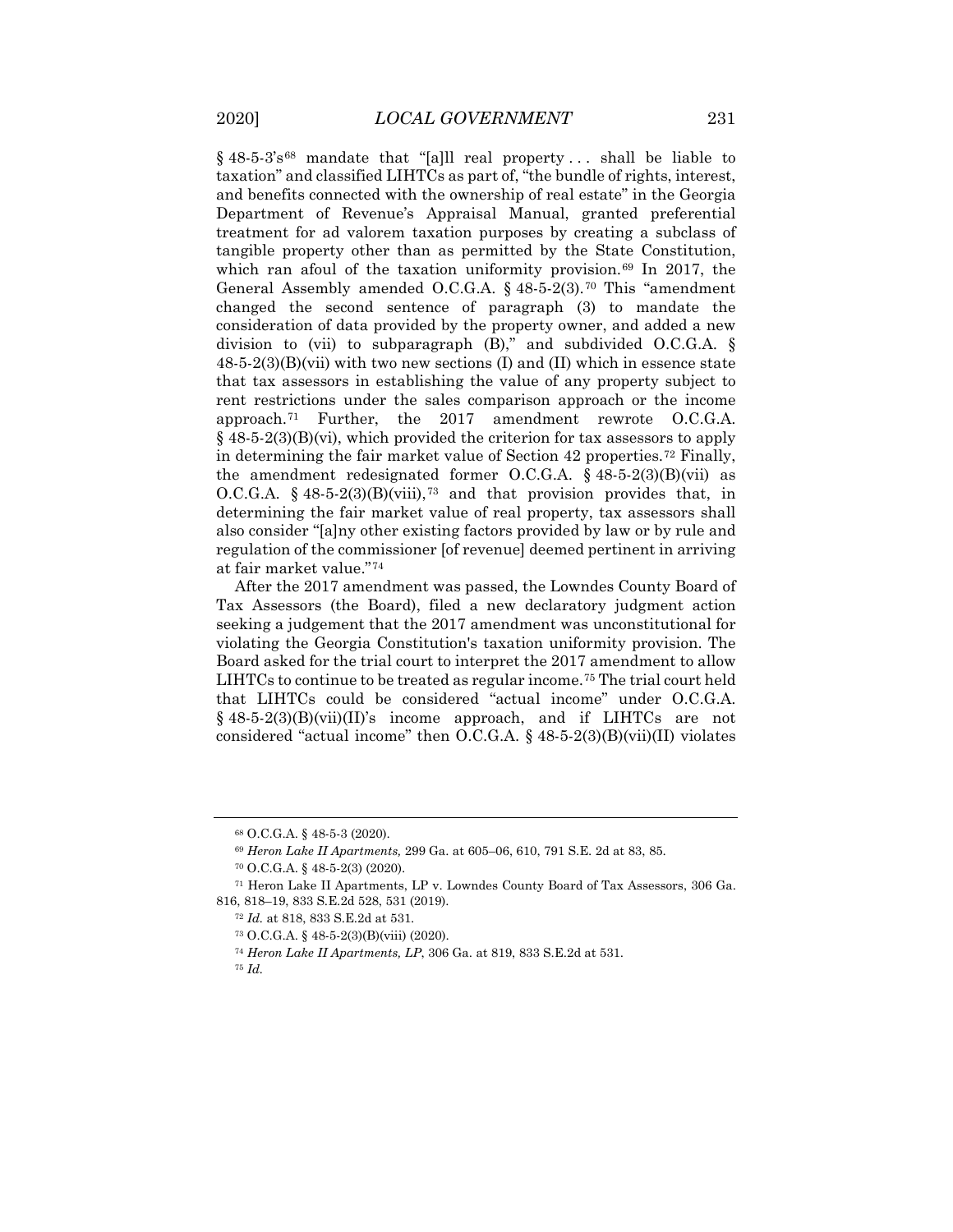the constitution's taxation uniformity provision.[76](#page-11-0) On appeal, the Appellants raised three enumerations of error:

(1) the trial court lacked jurisdiction over the Board's petition because when the Board filed suit, it had not yet assessed the Appellants' properties for the 2018 tax year; (2) the trial court erred in finding the LIHTCs were "actual income" rather than offsets against tax liability; and (3) the trial court erred in declaring  $O.C.G.A.\S$  48-5-2(3)(B)(vii)(I) and (II) unconstitutional, given the General Assembly's power to forbid the use of improper appraisal methods.[77](#page-11-1)

The appellate court held that the trial court had jurisdiction over the Board's petition for declaratory relief pursuant to the Declaratory Judgment  $\text{Act}^{78}$  $\text{Act}^{78}$  $\text{Act}^{78}$  as the Board alleged the existence of a justiciable controversy in which future conduct depended on the resolution of uncertain legal relations.[79](#page-11-3) Additionally, the court held that the trial court erred in concluding that Section 42 Tax Credits for LIHTCs constitute "actual income" under the O.C.G.A.  $\S$  48-5-2(3)(B)(vii)(II) income approach, because the credits offset Section 42 property owners and investors' tax liability, and reversed the trial court's conclusion to the contrary.<sup>[80](#page-11-4)</sup> Lastly, the court held that O.C.G.A.  $\S$  48-5-2(3)(B)(vii)(I) and (II) do not violate the Georgia State Constitution's taxation uniformity provision as tax assessors have alternative methods of assessing the fair market value of Section 42 properties and are not arbitrary or unreasonable methods, and as such, the court reversed the judgment of the trial court.<sup>[81](#page-11-5)</sup>

The issue in *Hojeij Branded Foods, LLC v. Clayton County*[82](#page-11-6) was the time to bring an action for a tax refund in superior court against a county or city found in O.C.G.A. § 48-5-380, and the related waiver of sovereign immunity. In 2014, O.C.G.A. § 48-5-380 was amended and added subsection (g)<sup>[83](#page-11-7)</sup> to the statute.<sup>[84](#page-11-8)</sup> O.C.G.A.  $\S$  48-5-380(g) states "[u]nder no circumstances may a suit for refund be commenced more than five years from the date of the payment of taxes or fees at issue."[85](#page-11-9) Further, O.C.G.A. § 48-5-380(b) states:

<span id="page-11-0"></span><sup>76</sup> *Id.*, 833 S.E.2d at 531–32.

<span id="page-11-1"></span><sup>77</sup> *Id.* at 819–20, 833 S.E. 2d at 532.

<span id="page-11-3"></span><span id="page-11-2"></span><sup>78</sup> 28 U.S.C. § 2201 (2020).

<sup>79</sup> *Heron Lake II Apartments, LP,* 306 Ga. at 820–21, 833 S.E. 2d at 532.

<sup>80</sup> *Id.* at 823, 833 S.E. 2d at 534.

<span id="page-11-6"></span><span id="page-11-5"></span><span id="page-11-4"></span><sup>81</sup> *Id.* at 828, 833 S.E. 2d at 537.

<sup>82</sup> 355 Ga. App. 222, 843 S.E.2d 902 (2020).

<sup>83</sup> O.C.G.A. § 48-5-380(g) (2020).

<span id="page-11-9"></span><span id="page-11-8"></span><span id="page-11-7"></span><sup>84</sup>*Hojeij Branded Foods, LLC,* 355 Ga. App. at 225, 843 S.E.2d at 905. <sup>85</sup> *Id.*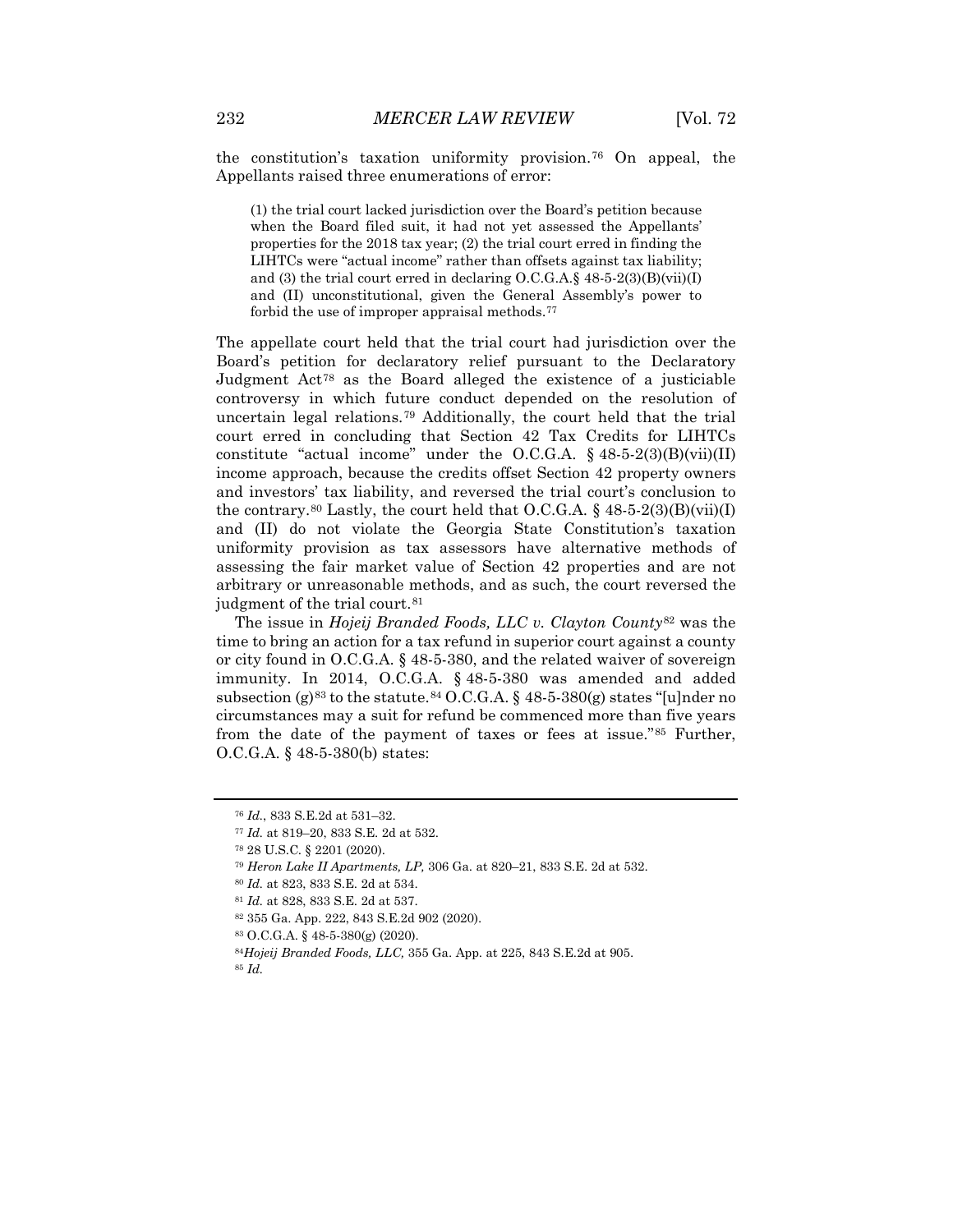[a]ny taxpayer from whom a tax or license fee was collected who alleges that such tax or license fee was collected illegally or erroneously may file a claim for refund with the governing authority of the county or municipality at any time within one year or, in the case of taxes, three years after the date of the payment of the tax or license fee to the county or municipality.<sup>[86](#page-12-0)</sup>

Before the 2014 amendment to O.C.G.A. § 48-5-380, the statute required taxpayers to file a claim for refund within three years of the tax payment and could only file an action in superior court after the expiration of one year from the date of filing the refund claim or within one year from the date the governing authority denied the claim for refund.[87](#page-12-1) In this case, the appellate court determined the only deadline applicable to a taxpayer who directly files suit in the trial court is subsection (g), which allows for the filing of a suit against a county or municipality for a tax refund within five years of the date the disputed taxes were paid because sovereign immunity has been expressly waived by the Georgia Legislature for the duration of time.<sup>[88](#page-12-2)</sup>

In *B.C. Grand, LLC v. FIG, LLC et al.*[89](#page-12-3) the court of appeals looked at the issue of purchased tax executions for delinquent ad valorem taxes on property to collect higher interest amounts and penalties than were due because the executions were based on initial tax assessments that were later reduced.<sup>[90](#page-12-4)</sup> O.C.G.A. § 48-3-3(b)<sup>[91](#page-12-5)</sup> states "[t]he ... tax commissioner shall issue executions for nonpayment of taxes . . . at any time after 30 days have elapsed since giving notice as provided in subsection (c) of this Code section."[92](#page-12-6) In the case at hand, the Fulton County Tax Commissioner so issued the 2012 tax executions.[93](#page-12-7) Investa Services of GA, LLC "purchased the tax executions, paying the full face value" in December 2012, then in September 2013, the Fulton County Tax Commissioner entered into a consent agreement reducing the assessed value of the property for 2012 from \$7.4 million to \$3.8 million, and issued a refund on the tax overpayment based upon the pertinent refund statute at that time. In November 2013, Investa Services of Ga, LLC sent B.C. Grand, LLC a notice stating the 2012 tax executions were due.<sup>[94](#page-12-8)</sup> B.C. Grand filed a class action seeking a refund of any interest and

<span id="page-12-0"></span><sup>86</sup> O.C.G.A. § 48-5-380(b) (2019).

<span id="page-12-2"></span><span id="page-12-1"></span><sup>87</sup> *Hojeij Branded Foods, LLC,* 355 Ga. App. at 226, 843 S.E.2d at 905.

<sup>88</sup> *Id.*, 843 S.E.2d at 905–06.

<span id="page-12-3"></span><sup>89</sup> 352 Ga. App. 646, 835 S.E.2d 676 (2019).

<sup>90</sup> *Id.* at 646*,* 853 S.E.2d at 677

<span id="page-12-6"></span><span id="page-12-5"></span><span id="page-12-4"></span><sup>91</sup> O.C.G.A. § 48-3-3(b) (2019).

<span id="page-12-7"></span><sup>92</sup> *Id.*

<sup>93</sup> *B.C. Grand, LLC*, 352 Ga. App. at 647, 835 S.E.2d at 678.

<span id="page-12-8"></span><sup>94</sup> *Id.* at 647–48, 835 S.E.2d at 678–79.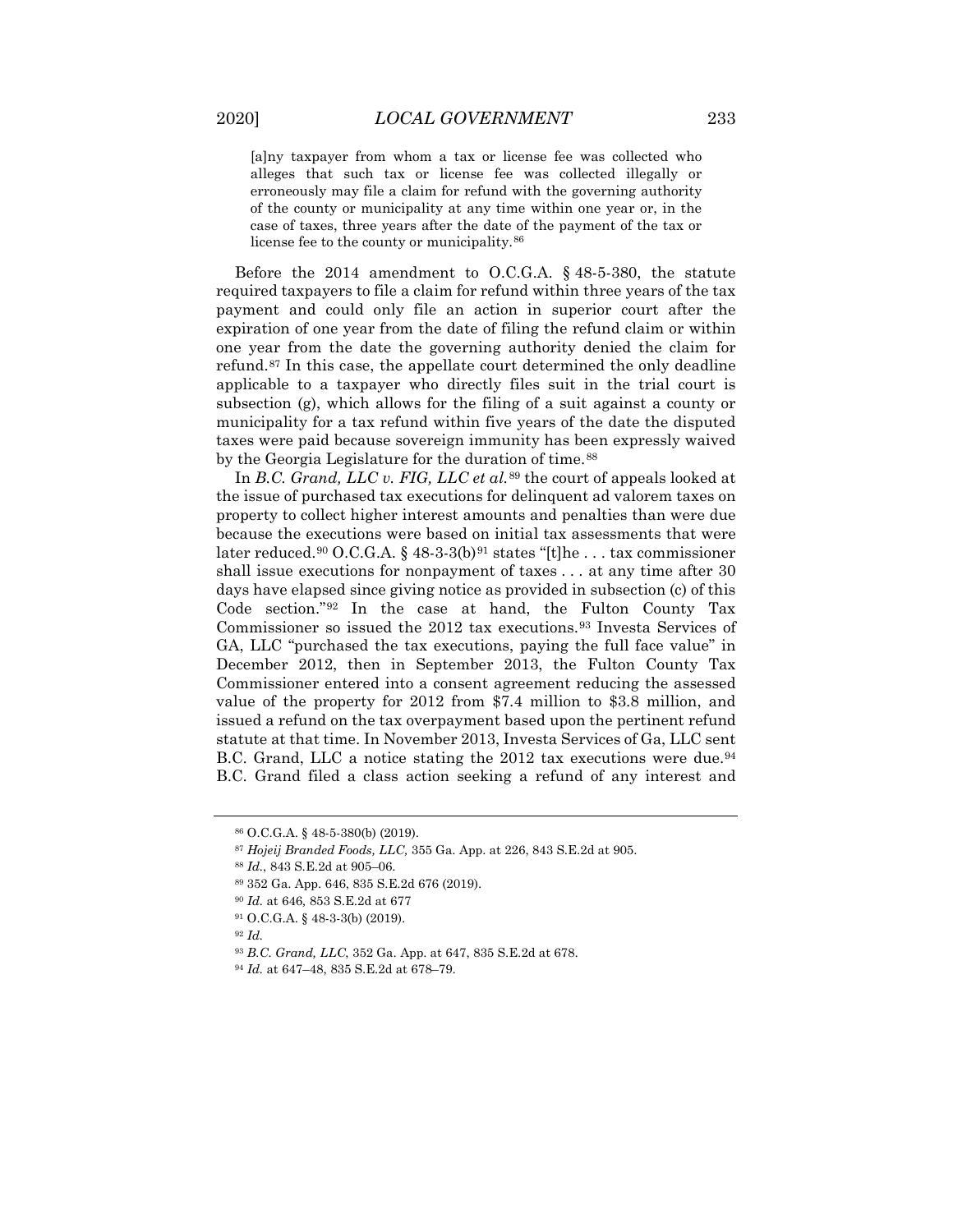penalties it claimed to have overpaid to Investa and FIG, LLC as a result of the tax assessment reduction.[95](#page-13-0) The case was dismissed by the trial court as B.C. Grand failed to state a claim for conversion, negligence, unjust enrichment or to assert the Fulton County Tax Commissioner cancelled the tax executions or they were void as a matter of law based on the post-issuance reduction in the tax assessment.[96](#page-13-1) The court of appeals affirmed the trial court's dismissal of the action for the aforementioned reasons.[97](#page-13-2)

#### IV. OPEN RECORDS/ OPEN MEETINGS

#### *A. Open Records*

There is only one case to report on stemming from Georgia's Open Records Act[98](#page-13-3) this year. In *Institute for Justice v. Reilly et al*.,[99](#page-13-4) the Institute for Justice (a nonprofit public interest law firm, hereinafter TIFJ) unsuccessfully attempted to challenge the long held principle that the General Assembly is not an "agency" subject to release of records under Georgia's Open Records Act (the Act).[100](#page-13-5) The court of appeals affirmed the trial court's dismissal of TIFJ's claims holding that the General Assembly and its offices were not subject to the Act where the statute did not explicitly cover the General Assembly; the historical practice of the state had been to exempt the General Assembly, and records from the Office of Legislative Counsel were statutorily exempt from disclosure.<sup>[101](#page-13-6)</sup>

Pertinent facts of the case were as follows: TIFJ requested records under the Act from several Georgia legislative staff offices about a 2012 statute regulating the practice of music therapy. These offices included the Office of the Clerk of the House of Representatives, the Office of the Secretary of the Senate, the House Budget and Research Office, the Senate Budget and Evaluation Office, the Senate Research Office, and the Office of Legislative Counsel. When those requests were refused, TIFJ brought suit seeking declaratory and injunctive relief for production of the requested records.[102](#page-13-7)

<sup>95</sup> *Id.* at 648, 835 S.E.2d at 679.

<sup>96</sup> *Id.* at 649, 853 S.E.2d at 679–80.

<sup>97</sup> *Id.* at 650, 853 S.E.2d at 680.

<sup>98</sup> O.C.G.A. §§ 50-18-70 through 50-18-77 (2020).

<span id="page-13-7"></span><span id="page-13-6"></span><span id="page-13-5"></span><span id="page-13-4"></span><span id="page-13-3"></span><span id="page-13-2"></span><span id="page-13-1"></span><span id="page-13-0"></span><sup>99</sup> 351 Ga. App. 317, 830 S.E.2d 793 (2019). The complaint originally included the Secretary of State as a defendant, but after a settlement agreement between the Secretary of State and TIFJ, the claims against the Secretary of State were dismissed.

<sup>100</sup> *Id.* at 317, 830 S.E.2d at 794.

<sup>101</sup> *Id.*

<sup>102</sup> *Id.* at 317–18, 830 S.E.2d at 794–95.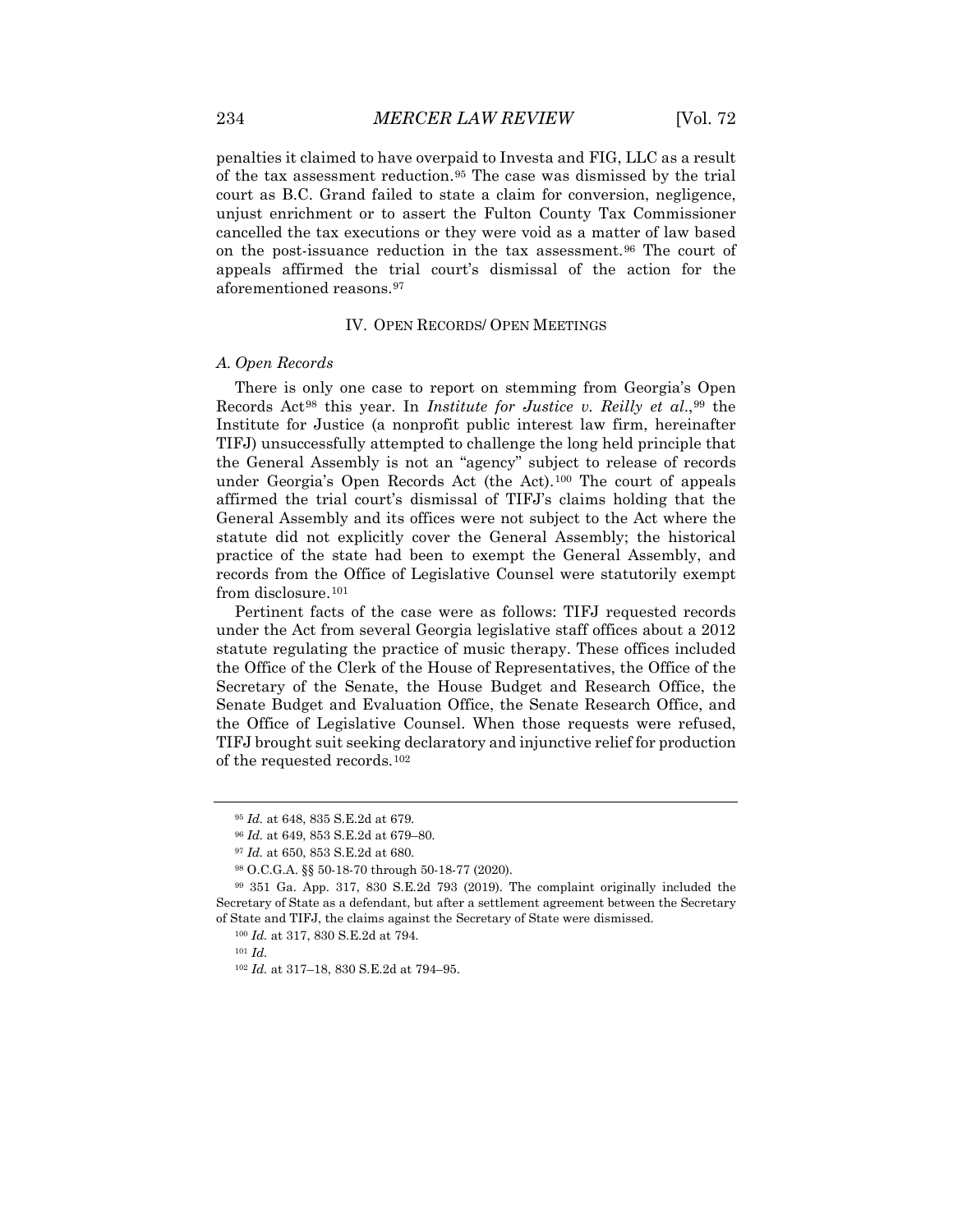TIFJ maintained that "under the plain language of the Act, it applies to all state 'offices,' including the offices of the General Assembly."[103](#page-14-0) However, stating that words are not read in isolation, the court of appeals disagreed stating that "the primary determinant of a text's meaning is its context, which includes the structure and history of the text and the broader context in which that text was enacted, including statutory and decisional law that forms the legal background of the written text."[104](#page-14-1)

In its current form, the Act provides: "All public records shall be open for personal inspection and copying, except those which by order of a court of this state or by law are specifically exempted from disclosure."[105](#page-14-2) As used in the Act, the term "'[a]gency' shall have the same meaning as in Code Section 50-14-1."[106](#page-14-3) That Code section, which is part of the Open Meetings Act,[107](#page-14-4) defines the term "agency" as meaning: "Every state department, agency, board, bureau, office, commission, public corporation, and authority."[108](#page-14-5) Reviewing historic case law decided under older versions of Georgia's "Sunshine Law"[109](#page-14-6) wherein the supreme court found that nearly identical language did not include the General Assembly, *Coggin v. Davey,*[110](#page-14-7) and recognizing that in 2012 the General Assembly undertook a comprehensive revision of both the Open Records Act and Open Meetings Act but nowhere in that overhaul did the General Assembly plainly identify itself as now subject to either Act, the court agreed with the prior precedent stating, "the General Assembly, including its committees, commissions and offices, is not subject to a law unless named therein or the intent that it be included be clear and unmistakable."[111](#page-14-8)

The late Judge Goss concurred but wrote separately to emphasize that longstanding Georgia law required the court to affirm, stating that if the General Assembly had wanted to include itself in the set of departments, agencies, or offices subject to the Act, it could have done so expressly.[112](#page-14-9)

<span id="page-14-0"></span><sup>103</sup> *Id.* at 319, 830 S.E.2d at 795.

<sup>104</sup> *Id.* (*quoting* City of Guyton v. Barrow, 305 Ga. 799, 805 (3), 828 S.E.2d 366 (2019)).

<sup>105</sup> *Id.* (citing O.C.G.A. § 50-18-71(a) (2020)).

<sup>106</sup> *Id.* (citing O.C.G.A. § 50-18-70(b)(1) (2020)).

<sup>107</sup> O.C.G.A. § 50-14-1 (2020).

<sup>108</sup> *Id.* (citing O.C.G.A.§ 50-14-1(a)(1)(A)).

<span id="page-14-6"></span><span id="page-14-5"></span><span id="page-14-4"></span><span id="page-14-3"></span><span id="page-14-2"></span><span id="page-14-1"></span><sup>&</sup>lt;sup>109</sup> *Id.* Following its enactment in 1972, the Sunshine Law was amended several times, and by 1988, it evolved into the Open Records Act, codified at OCGA §§ 50-18-70 through 50-18-77, and the Open Meetings Act, codified at OCGA §§ 50-14-1 through 50-14-5. See D. Voyles, *Open Meetings: Revise Law*, 5 GA. ST. U. L. Rev. 475, 477–78 (1988) (outlining amendments to Georgia's Sunshine Law between 1972 and 1988).

<sup>110</sup> 233 Ga. 407, 410–11, 211 S.E.2d 708 (1975).

<span id="page-14-9"></span><span id="page-14-8"></span><span id="page-14-7"></span><sup>111</sup> *Institute for Justice,* 351 Ga. App. at 320, 830 S.E.2d at 796 (citing *Harrison Co. v. Code Revision Commission*, 244 Ga. 325, 328, 260 S.E.2d 30 (1979)).

<sup>112</sup> *Id.* at 322, 830 S.E.2d at 797 (Goss, J., concurring).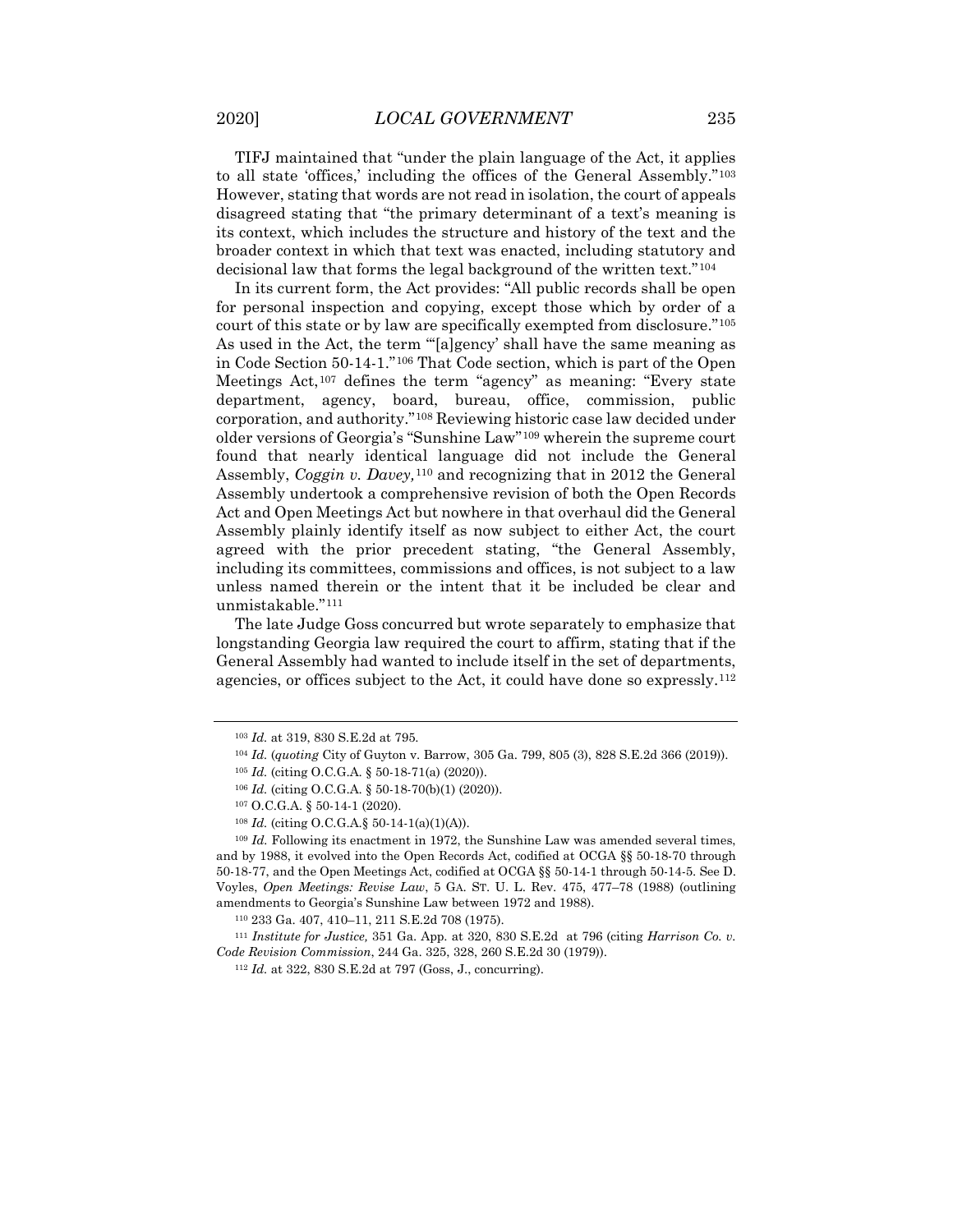Chief Judge McFadden dissented, stating the question before the court was whether the language "every state office" includes legislative offices, and he believed the answer to be "self-evident" that it in fact did.[113](#page-15-0) Supporting his opinion he recognized that in the Act itself the General Assembly directed that it be broadly construed to allow access to government records, that the historic case law relied upon by the majority applied to outdated statutory language (and the statutory language extending the Act to every state office was not enacted until 2012 which was decades after that case law), and that "the already clear and unmistakable meaning of every state office encompasses legislative offices is rendered crystalline by O.C.G.A.  $\S$  28-4-3.1"<sup>[114](#page-15-1)</sup> or otherwise that statute would be reduced to "meaningless surplusage."[115](#page-15-2)

TIFJ and others seeking to have the General Assembly be subject to the Act were disappointed when the supreme court declined to review this case.

Note: In accordance with Court of Appeals Rule  $33.2(a)$ ,  $^{116}$  $^{116}$  $^{116}$  this opinion is physical precedent only (citable as persuasive, but not binding, authority). Although it is outside the scope of this article, it is worth a look at Rule 33.2 with regard to binding/physical precedent as the rule changes effective August 1, 2020.[117](#page-15-4)

#### *B. Open Meetings*

Very different aspects of the Open Meetings Act were analyzed by the court of appeals and Georgia Supreme Court this year. While the court of appeals' decision limited the Open Meetings Act and its enforceability, the Georgia Supreme Court took the opposite approach by allowing private citizens to bring claims for certain violations.

In *Sweet City Landfill, LLC v. Lyon*,[118](#page-15-5) the Georgia Court of Appeals upheld the trial court's granting of the Elbert County, the Elbert County Board of Commissioners, and individual commissioners' (hereinafter Elbert County Appellees) motion to dismiss.[119](#page-15-6) Sweet City Landfill, LLC (hereinafter Sweet City) alleged that it spent considerable monies pursuing a certain landfill project that was the subject of many lawsuits. In a 2018 public meeting, one of the commissioners referenced a private meeting in 2012 between the commissioners wherein they discussed

<span id="page-15-0"></span><sup>113</sup> *Id.,* 830 S.E.2d at 797–98.

<span id="page-15-1"></span><sup>114</sup> *Id.* 322–25, 830 S.E.2d at 797–99.

<span id="page-15-2"></span><sup>115</sup> *Id.* at 325, 830 S.E.2d at 799.

<span id="page-15-3"></span><sup>116</sup> GA. CT. APP. R. 33.2(a) (2020).

<span id="page-15-4"></span><sup>117</sup> *Institute for Justice,* 351 Ga. App. at 322, S.E.2d at 797.

<span id="page-15-5"></span><sup>118</sup> 352 Ga. App. 824, 835 S.E.2d 764 (2020).

<span id="page-15-6"></span><sup>119</sup> *Id.* at 824, 835 S.E.2d at 768–69.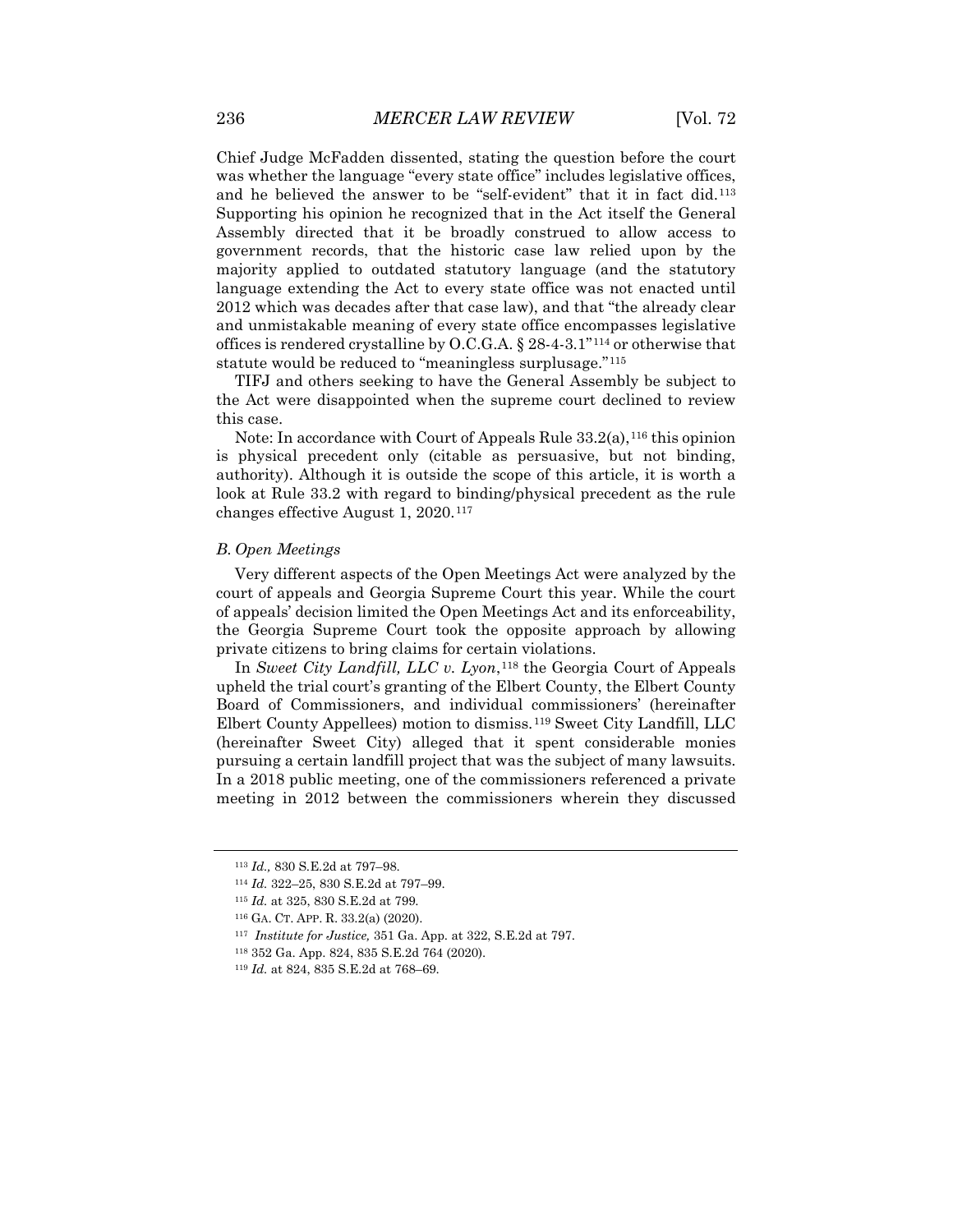knocking out the landfill project before it got started.[120](#page-16-0) The Appellees filed a motion to dismiss arguing that (1) the claim had been resolved in a prior lawsuit; (2) the statute of limitations for Sweet City's claim had expired; and  $(3)$  the individual defendants were entitled to immunity.<sup>[121](#page-16-1)</sup> Although the court held in favor of the Elbert County Appellees on all three issues,<sup>[122](#page-16-2)</sup> this summary will focus on the statute of limitations and immunity arguments as they relate to the Open Meetings Act.

Because it pled bad faith, Sweet City argued the trial court erred in granting immunity to the Elbert County Appellees.[123](#page-16-3) The relevant portion of O.C.G.A.  $\S 51-1-20(a)$ <sup>[124](#page-16-4)</sup> provides:

any local governmental agency, board, authority, or entity shall be immune from civil liability for any act or any omission to act arising out of such service if such person was acting in good faith within the scope of his or her official actions and duties and unless the damage or injury was caused by the willful or wanton misconduct of such person.[125](#page-16-5)

Although Sweet City generally pled that the Elbert County Appellees did not act in good faith, the court held the complaint failed to set out a statement that the Elbert County Appellees adopted or took a resolution, rule, regulation ordinance, or any other official action at a closed meeting in violation of the Open Meetings Act.[126](#page-16-6) The important takeaway is that the court found the alleged actions mentioned above did not rise to the level of bad faith.[127](#page-16-7)

Next, Sweet City contended that O.C.G.A. § 9-3-96[128](#page-16-8) tolls the six-month statute of limitations for an Open Meetings Act lawsuit, because the Elbert County Appellees' fraudulent 2012 actions were not revealed until 2018 (six years later).<sup>[129](#page-16-9)</sup> O.C.G.A. § 9-3-96 generally tolls the statute of limitations until the discovery of fraud if there are allegations of fraud that deterred the plaintiff from bringing the claim.[130](#page-16-10) However, the relevant portion of O.C.G.A.  $\S 50-14-1(b)(2)^{131}$  $\S 50-14-1(b)(2)^{131}$  $\S 50-14-1(b)(2)^{131}$  reads as follows:

<span id="page-16-6"></span><span id="page-16-5"></span><sup>125</sup> *Id.*

<span id="page-16-0"></span><sup>120</sup> *Id*. at 825, 835 S.E.2d at 769.

<span id="page-16-1"></span><sup>121</sup> *Id*. at 825–26, 835 S.E.2d at 769.

<span id="page-16-2"></span><sup>122</sup> *Id.* at 824, 835 S.E.2d at 768.

<span id="page-16-3"></span><sup>123</sup> *Id*. at 827, 835 S.E.2d at 770.

<span id="page-16-4"></span><sup>124</sup> O.C.G.A. § 51-1-20(a) (2019).

<sup>126</sup> *Sweet City Landfill, LLC*, 352 Ga. App. at 827–28, 835 S.E.2d at 770.

<span id="page-16-7"></span><sup>127</sup> *Id*. at 828, 835 S.E.2d at 771.

<sup>128</sup> O.C.G.A. § 9-3-96 (2020).

<span id="page-16-8"></span><sup>129</sup> *Sweet City Landfill, LLC*, 352 Ga. App. at 829, 835 S.E.2d at 771.

<span id="page-16-10"></span><span id="page-16-9"></span><sup>130</sup> O.C.G.A. § 9-3-96.

<span id="page-16-11"></span><sup>131</sup> O.C.G.A. § 50-14-1(b)(2) (2020).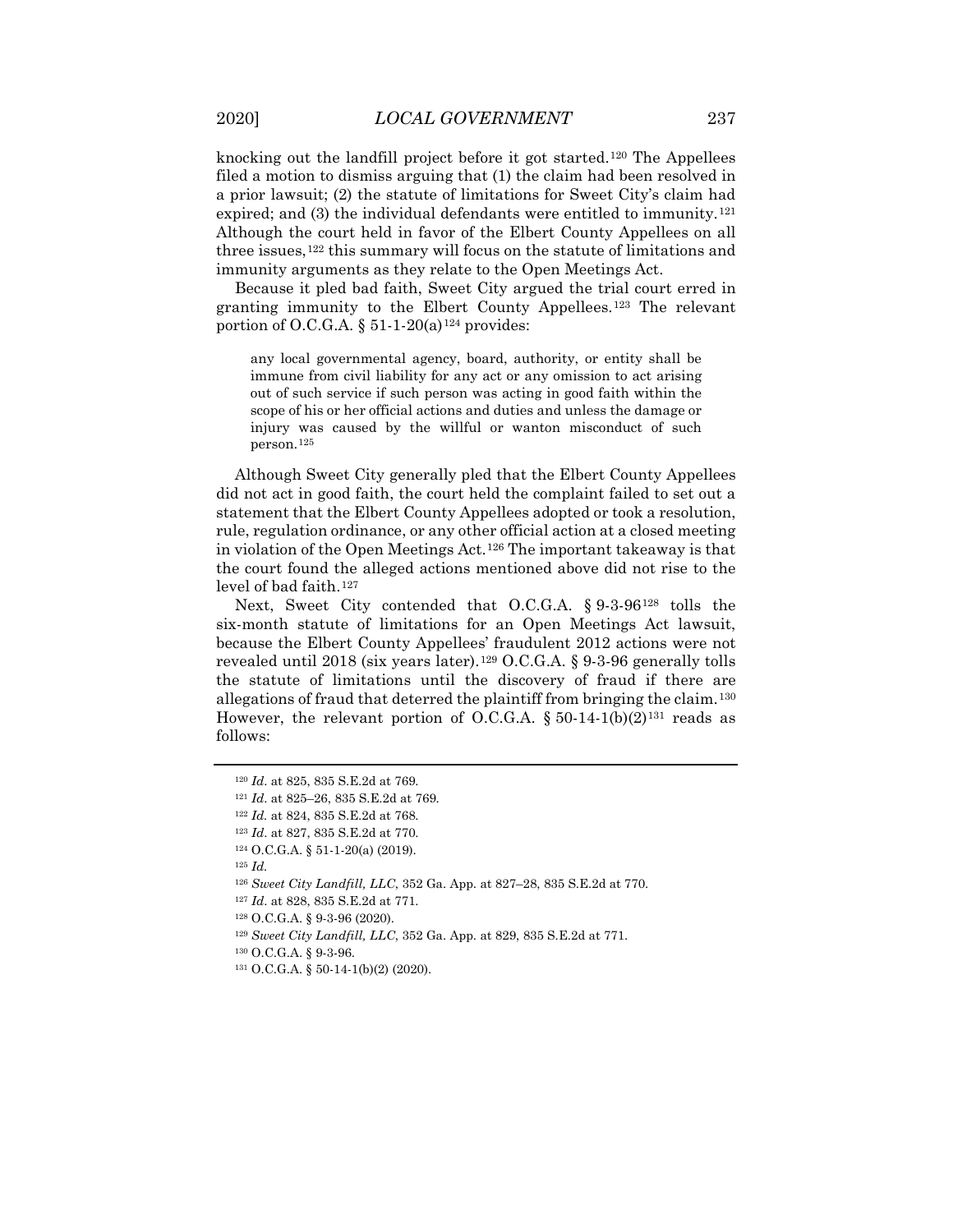Any resolution, rule, regulation, ordinance, or other formal action of an agency . . . based on an alleged violation of this provision shall be commenced within 90 days of the date such contested action was taken or, if the meeting was held in a manner not permitted by law, within 90 days from the date the party alleging the violation knew or should have known about the alleged violation so long as such date is not more than six months after the date the contested action was taken.<sup>[132](#page-17-0)</sup>

The court held the plain meaning of O.C.G.A.  $\S$  50-14-1(b)(2) creates a six-month maximum for filing Open Meetings Act claims and "provides no indication that the time for bringing such a claim may be tolled."[133](#page-17-1)

The *Sweet City* ruling makes it challenging for plaintiffs to bring Open Meetings Act claims. Unless the legislators revise the Act, it appears the six-month limitation period will be strictly enforced. Furthermore, the court set a high bar for alleging bad faith in such a case to overcome official immunity.

Moving on to another case during the subject time period involving the Open Meetings Act. In *Williams v. Dekalb County*, a resident sued Dekalb County, Dekalb County's chief executive officer, and Dekalb County's members of the board of commissioners, alleging, amongst other things, that the board of commissioners (Dekalb Appellees) violated the Open Meetings Act by not giving proper notice of their intent to adopt an ordinance that increased their own salaries. According to the complaint, the Dekalb Appellees properly provided notice to the legal organ of its intent to raise the salary of the governing authority. However, the agenda published for the meeting made no reference to the proposed salary ordinance. During the meeting, the commissioners voted to add the proposed salary ordinance as a "walk-on" resolution and approved the increase in salary for commissioners and the chief executive officer.[134](#page-17-2) The trial court granted the Dekalb Appellees' motion to dismiss and Williams appealed.<sup>[135](#page-17-3)</sup>

Although the court previously held that a private citizen does not have standing to enforce the criminal penalty provision of the Open Meetings Act, the Georgia Supreme Court held that a private citizen has the authority to enforce the civil penalty provision.<sup>[136](#page-17-4)</sup> O.C.G.A.  $\S 50-14-5$ <sup>[137](#page-17-5)</sup> authorizes the Attorney General to enforce the provision "[i]n addition to any action that may be brought by any person, firm, corporation, or other

<span id="page-17-0"></span><sup>132</sup> *Id.*

<span id="page-17-1"></span><sup>133</sup> *Sweet City Landfill, LLC*, 352 Ga. App. at 829, 835 S.E2d at 771.

<span id="page-17-3"></span><span id="page-17-2"></span><sup>134</sup> *Williams,* 308 Ga. at 267–68, 840 S.E.2d at 427.

<sup>135</sup> *Id*. at 268–69, 840 S.E.2d at 427–28.

<span id="page-17-4"></span><sup>136</sup> *Id*. at 276–77, 840 S.E.2d at 433.

<span id="page-17-5"></span><sup>137</sup> O.C.G.A. § 50-14-5 (2020).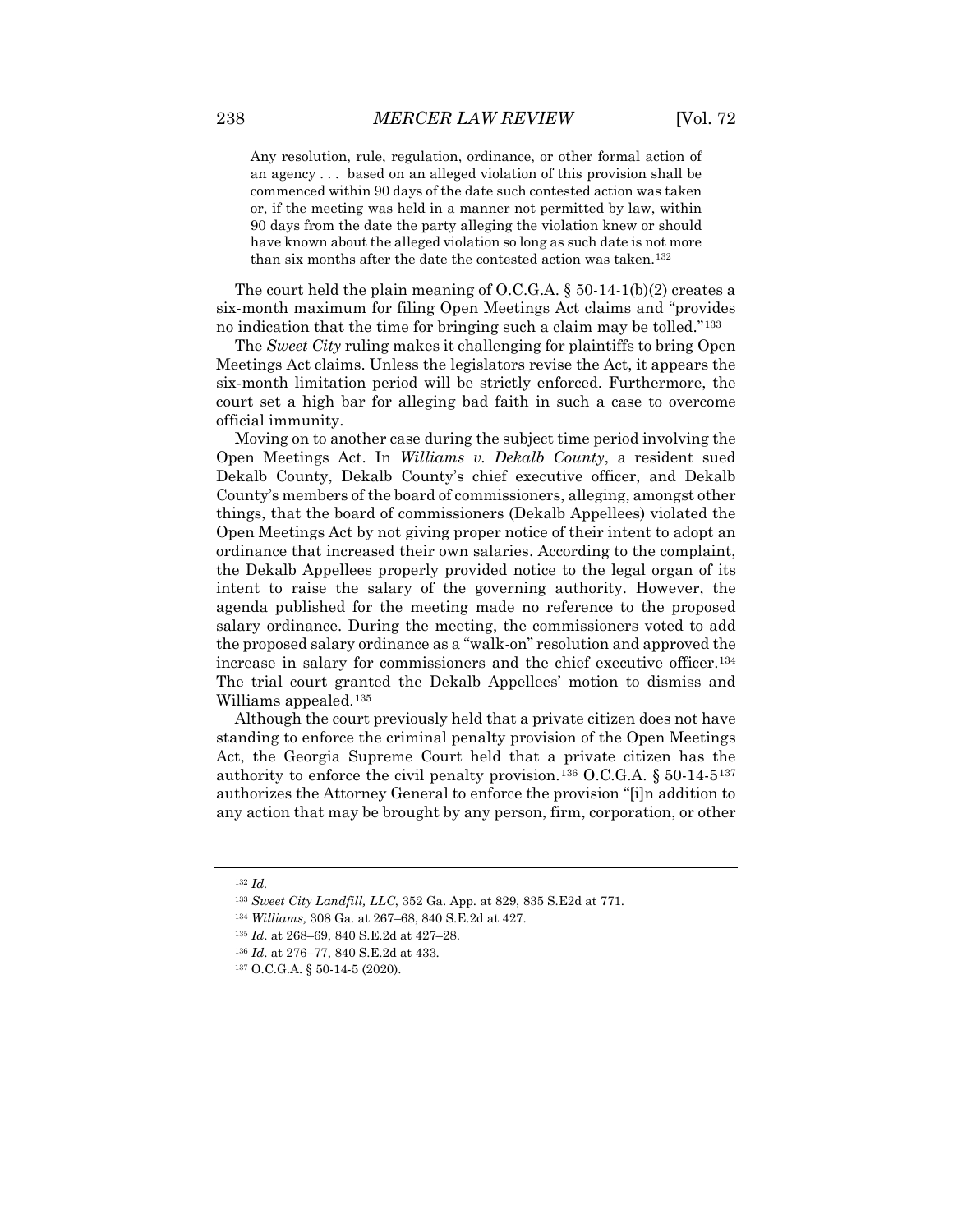entity."[138](#page-18-0) Thus, the Open Meetings Act clearly envisions a private citizen bringing a civil penalty claim.

The court next held that the complaint sufficiently alleged a violation of the Open Meetings Act.[139](#page-18-1) Although the Open Meetings Act requires a county, prior to any meeting, to make available the agenda of all matters expected to come before the board, "[f]ailure to include on the agenda an item which becomes necessary to address during the course of a meeting shall not preclude considering and acting upon such item."[140](#page-18-2) The complaint clearly alleges the salary ordinance was intentionally omitted from the agenda and that nothing occurred after the item was omitted from the agenda that made it necessary to take the matter up at that particular meeting.[141](#page-18-3) Therefore, an Open Meetings Act violation was sufficiently alleged to survive the motion to dismiss stage.<sup>[142](#page-18-4)</sup>

Next, the court held the commissioners were not entitled to official immunity at the motion to dismiss stage from the penalty provisions of the Open Meetings Act.[143](#page-18-5) The court ruled the complaint sufficiently alleged the commissioners acted with actual malice by intentionally violating the agenda requirements of the Open Meetings Act.<sup>[144](#page-18-6)</sup>

Lastly, the court briefly explained the Open Meetings Act claims were not barred by legislative immunity.[145](#page-18-7) Quite simply, because the Open Meetings Act establishes civil and criminal penalties for violations, the "Act plainly abrogates legislative immunity for local officials."[146](#page-18-8)

Unlike *Sweet City*, this case made it easier for a plaintiff to bring an Open Meetings Act claim. Time will tell if the confirmation that private citizens may bring claims for civil penalties under the Open Meetings Act will result in an increased number of such cases.

#### V. ZONING AND LAND USE

<span id="page-18-0"></span>In *Clayton County v. New Image Towing and Recovery, Inc.*,[147](#page-18-9) what began as a case about the standard of review on appeal of zoning decisions ended with a treatise on statutory construction. Here, the

<sup>138</sup> O.C.G.A. § 50-14-5(a) (2020).

<sup>139</sup> *Williams*, 308 Ga. at 277, 840 S.E.2d at 434.

<sup>140</sup> O.C.G.A. 50-14-1(e)(1).

<sup>141</sup> *Williams*, 308 Ga. at 277, 840 S.E.2d at 433.

<sup>142</sup> *Id.* at 280, 840 S.E.2d at 435.

<sup>143</sup> *Id*. at 279, 840 S.E.2d 434.

<span id="page-18-8"></span><span id="page-18-7"></span><span id="page-18-6"></span><span id="page-18-5"></span><span id="page-18-4"></span><span id="page-18-3"></span><span id="page-18-2"></span><span id="page-18-1"></span><sup>144</sup> *Id*. For official immunity analysis, "actual malice" means a deliberate intention to do wrong. Wyno v. Lowndes County, 305 Ga. 523, 531, 824 S.E.2d 297, 304 (2019). Stated differently, the defendant must have intended to cause the harm suffered by the plaintiff. Murphy v. Bajjani, 282 Ga. 197, 203–04, 647 S.E.2d 54, 56 (2007).

<sup>145</sup> *Id.*, 840 S.E.2d at 435.

<span id="page-18-9"></span><sup>146</sup> *Id.*

<sup>147</sup> 351 Ga. App. 340, 830 S.E.2d 805 (2019) (physical precedent only).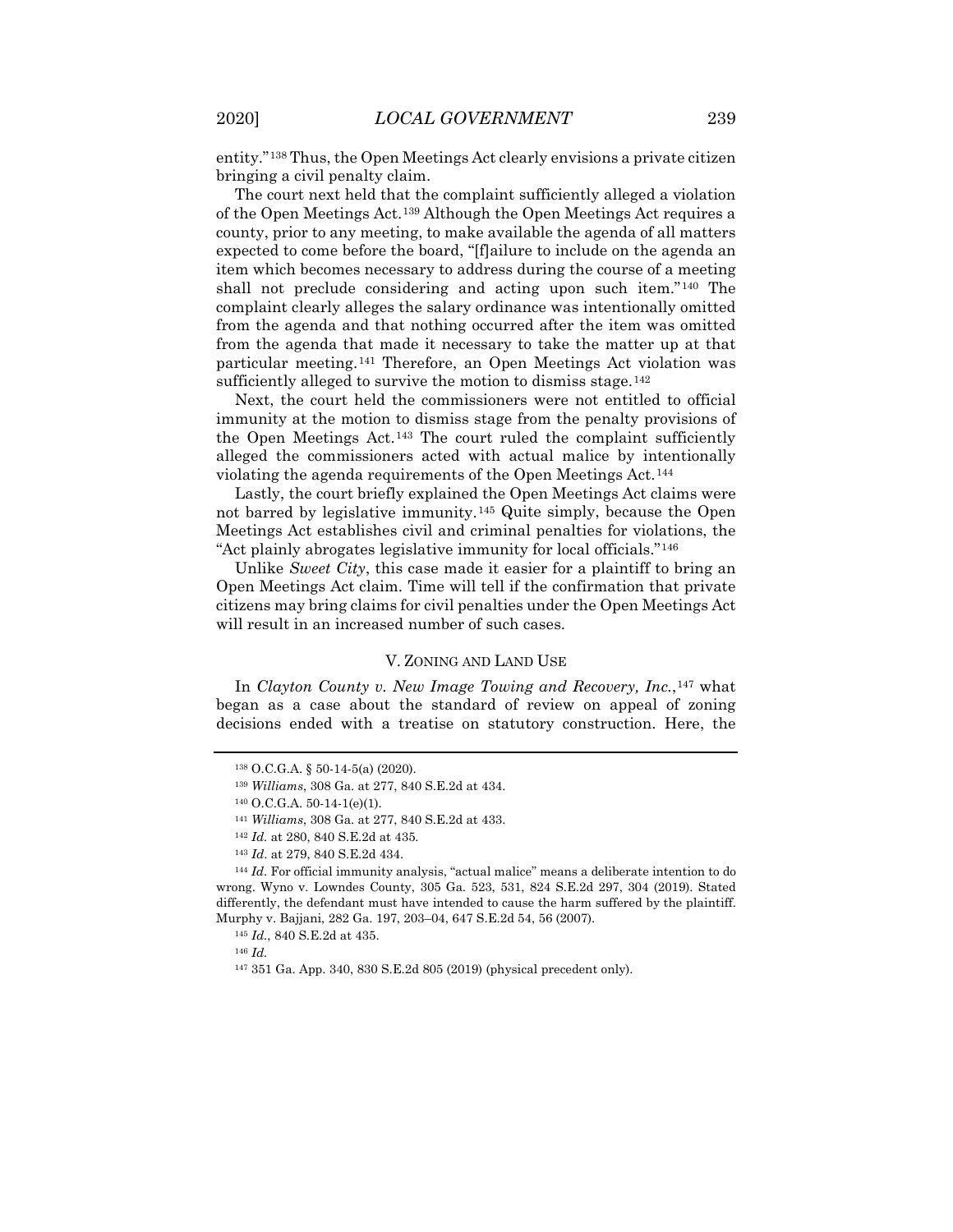Clayton County Planning and Zoning Administrator required a business license applicant to submit a site plan to run a towing and wrecking business to show how it would comply with parking and development requirements under the applicable zoning ordinances. The applicant refused to do this and the County's review committee suspended the application.[148](#page-19-0) The Board of Zoning Appeals (BZA) held a hearing and upheld the Administrator's decision, finding that the ordinance required submission of a site plan if the site was going to be "altered" in any way, over the applicant's argument that to "alter" the site referred to physical alterations only.[149](#page-19-1) On petition for certiorari to the superior court, the superior court reversed, strictly construing the ordinance in favor of the property owner and applying a *de novo* review of the BZA's decision on grounds that the same constituted a matter of law, not a factual finding.[150](#page-19-2)

The court of appeals reversed, first reiterating that, while the standard of review of a County zoning board's factual findings remains "substantial evidence/any evidence," issues of law are reviewed *de novo*.[151](#page-19-3) Although the court of appeals agreed the trial court's *de novo* review was the correct standard because the BZA's decision turned on interpretation of the ordinance, it reversed nonetheless, holding that the trial court erred by imposing too narrow an interpretation of the term "alter" contrary to the ordinance's plain meaning and context.[152](#page-19-4)

In *Riverdale Land Group, LLC v. Clayton County*,[153](#page-19-5) the court of appeals distinguished legislative zoning decisions from quasi-judicial ones, reaffirming that while suit may be brought to seek mandamus relief for the former, for the latter, the sole avenue for remedy lies in petition for certiorari to the superior court, and mandamus is not available.[154](#page-19-6) The property owner, Riverdale Land Group (RLG), applied for a conditional use permit to build a gas station, which the Clayton County (County) Board of Commissioners denied. RLG filed suit, raising constitutional challenges to the County's zoning ordinances and requested mandamus relief in the form of an order requiring the County to approve its application. On the County's Motion, the trial court dismissed, concluding that the decision to deny the application must be

<span id="page-19-3"></span><span id="page-19-2"></span><span id="page-19-1"></span><sup>150</sup> *Id.*

<span id="page-19-0"></span><sup>148</sup> *Id* at 341, 830 S.E.2d at 807*.*

<sup>149</sup> *Id.* at 342, 830 S.E.2d at 808.

<sup>151</sup> *Id.* at 343, 830 S.E.2d at 808–09.

<span id="page-19-4"></span><sup>152</sup> *Id.* at 343–44, 830 S.E.2d at 809.

<span id="page-19-5"></span><sup>153</sup> 354 Ga. App. 1, 840 S.E.2d 132 (2020).

<span id="page-19-6"></span><sup>154</sup> *Id.* at 3, 840 S.E.2d at 134.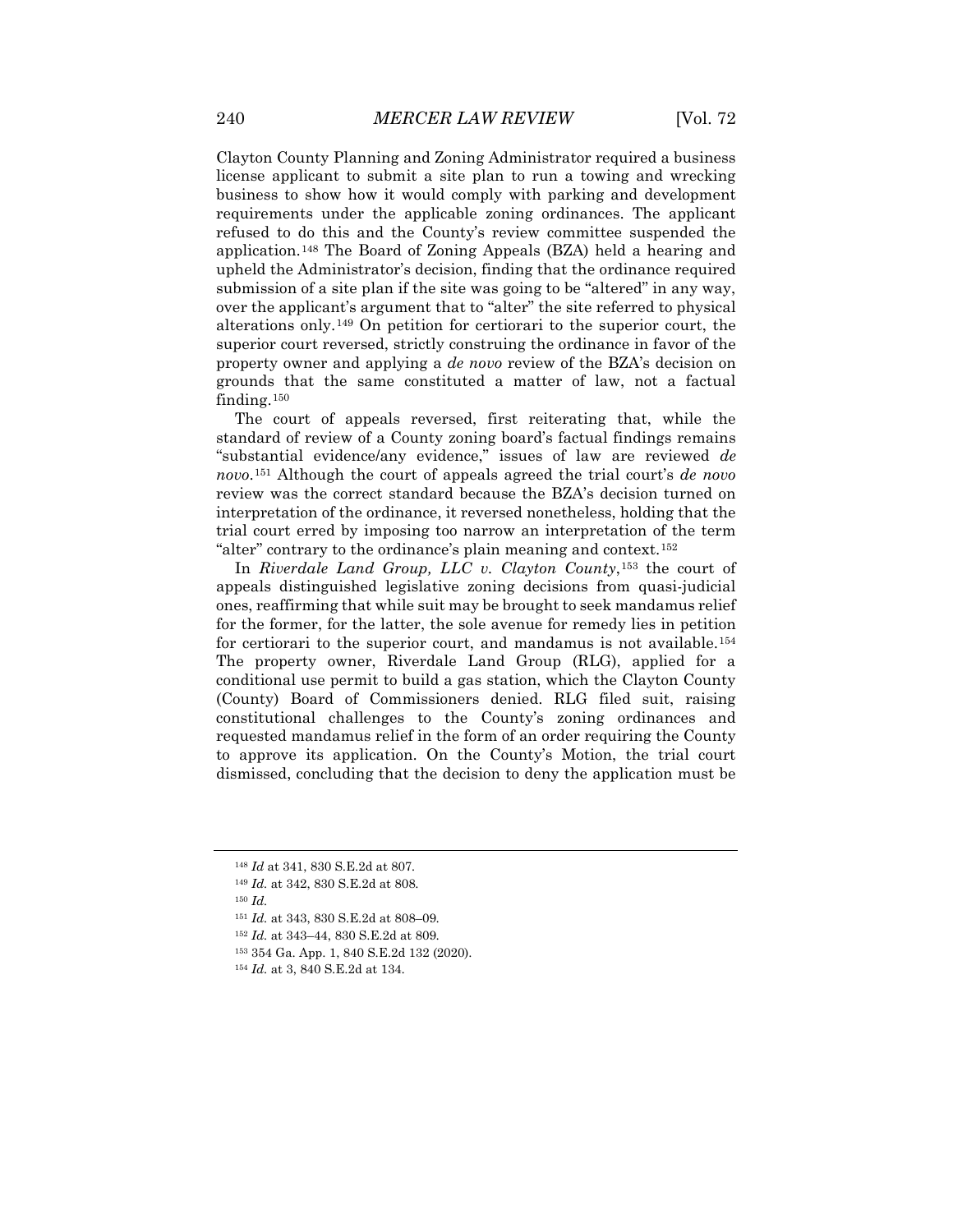reviewed by petition for certiorari because the decision-making process was judicial in nature.<sup>[155](#page-20-0)</sup>

The court of appeals affirmed, holding that (1) the Board decision was quasi-judicial in nature because it required the Board to make specific factual findings about the property under certain criteria imposed by the applicable ordinance and to hold a hearing on evidence of the same,[156](#page-20-1) and therefore (2) mandamus was not available as relief.[157](#page-20-2) The court of appeals also addressed RLG's argument that a zoning board's ruling on a conditional use permit application is legislative, rather than judicial in nature.[158](#page-20-3) RLG argued that Georgia's Zoning Procedures Law (ZPL)[159](#page-20-4) defines a "zoning decision" as a final "legislative action."[160](#page-20-5) The court of appeals disagreed, holding that, because the Georgia Supreme Court instructs that "substance matters more than form" in determining whether a zoning decision is administrative/legislative<sup>[161](#page-20-6)</sup> or quasi-judicial, the decision here remained quasi-judicial despite the ZPL's language.[162](#page-20-7)

In *Davis v. Rockdale Art Farm, Inc.*,[163](#page-20-8), the Rockdale County Board of Commissioners approved a special use permit for development of a residential creative arts learning center. Property owners some three-tenths of a mile away filed a petition for certiorari, alleging various harms including noise, lighting, and increased traffic. The County and applicant, as respondents, moved to dismiss on grounds that the petitioners lacked standing to challenge the permit's approval; the petitioners argued that the respondents waived the right to contest standing by failing to raise lack of standing before the Board. The Superior Court dismissed the petition, finding that, under the Rockdale ordinance, an objection to standing at the hearing would be premature and useless, since the applicant could not assess the opposition's standing in advance of the presentation at the hearing. It also concluded that the petitioners had alleged only "generalized impacts and had failed to claim any unique damage that would not equally affect all landowners in the vicinity."[164](#page-20-9)

<span id="page-20-0"></span><sup>155</sup> *Id.* at 1–2, 840 S.E.2d at 133.

<sup>156</sup> *Id.* at 5–6, 840 S.E.2d at 136.

<sup>157</sup> *Id.* at 7, 840 S.E.2d at 136.

<sup>158</sup> *Id.* at 8, 840 S.E.2d at 137.

<sup>159</sup> O.C.G.A. §§ 36-66-1 through 36-66-6 (2019).

<sup>160</sup> *Riverdale Land Group, LLC,* 354 Ga. App. at 8, 840 S.E.2d at 137.

<span id="page-20-9"></span><span id="page-20-8"></span><span id="page-20-7"></span><span id="page-20-6"></span><span id="page-20-5"></span><span id="page-20-4"></span><span id="page-20-3"></span><span id="page-20-2"></span><span id="page-20-1"></span><sup>161</sup> *Id.* at 8, 840 S.E.2d at 137. The court of appeals noted that an amendment to a zoning ordinance would constitute such a legislative decision, to which a constitutional challenge and the remedy of mandamus could be appropriate.

<sup>162</sup> *Id.*

<sup>163</sup> 354 Ga. App. 82, 840 S.E.2d 160 (2019).

<sup>164</sup> *Id.* at 82–84, 840 S.E.2d at 161–62.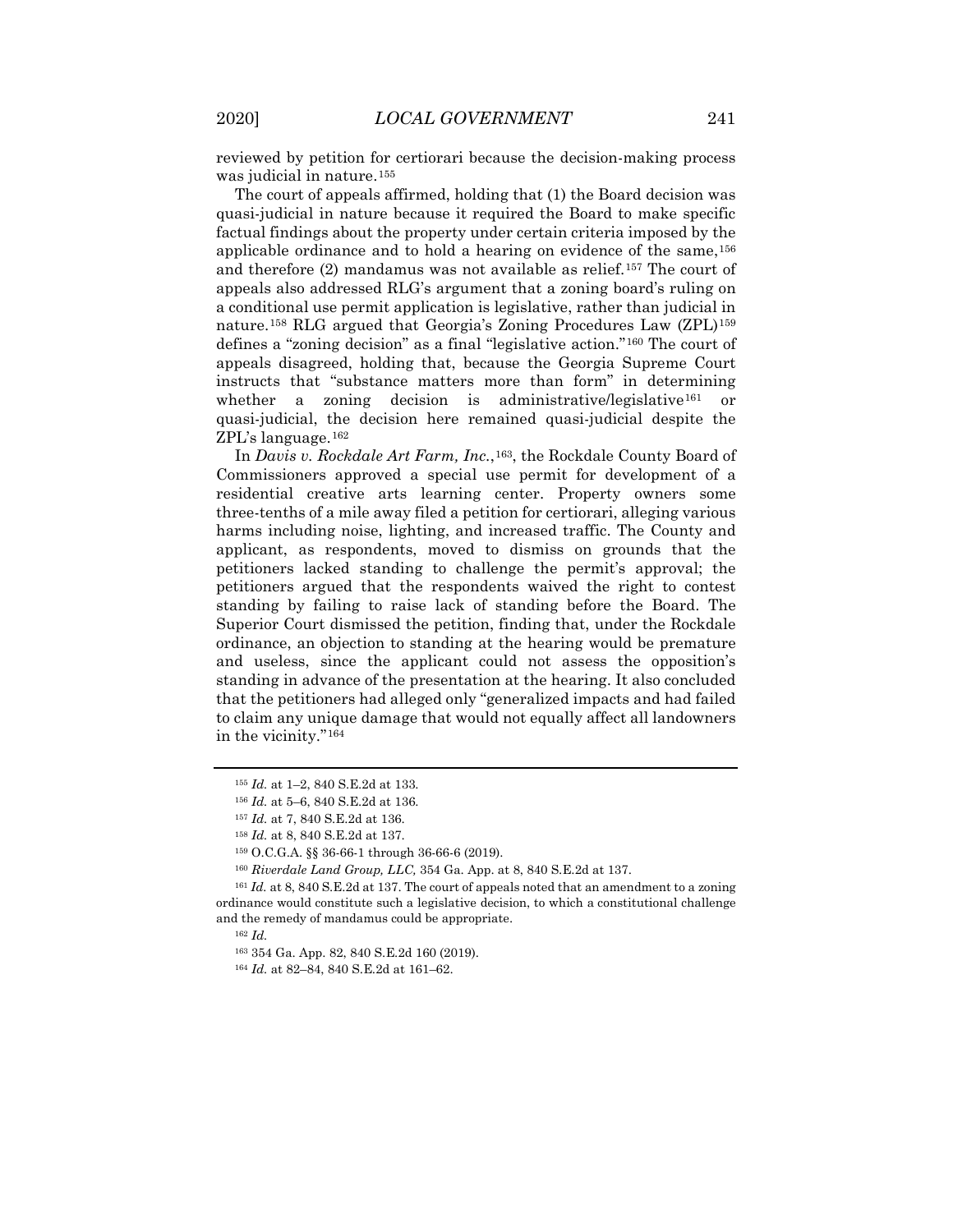On appeal by the petitioners, the court of appeals affirmed, holding that a challenge to standing can be waived if not raised before an administrative body, but only "if that body was acting in a quasi-judicial capacity."[165](#page-21-0) Because the Rockdale ordinance vested wide discretion in the Board to grant special use exceptions, the court found this decision to be legislative rather than quasi-judicial, and therefore, the respondents were not required to raise the issue before the Board.[166](#page-21-1) In addition, the court reiterated the two-prong "substantial-interest-aggrieved citizen" test for standing to challenge a zoning decision: (1) a person must have a substantial interest in that decision, and (2) that "interest must be in danger of suffering some special damage or injury not common to all property owners similarly situated."[167](#page-21-2) Since the petitioners' claims of injury were too vaguely enumerated and they could not show that "other nearby properties would not also be affected," they failed to establish standing and dismissal was appropriate. [168](#page-21-3)

In *Milani v. Irwin*,<sup>[169](#page-21-4)</sup> following a procedurally complex route, the court of appeals reaffirmed that reduction in aesthetic quality of property gives nearby landowners standing to challenge permit decisions and held that a County cannot make ad hoc compromise conditions that expressly conflict with existing zoning ordinances.[170](#page-21-5) Following Dekalb County's Zoning Board's grant of a permit to Milani to build a residence in a subdivision conditioned on preserving trees in the County's seventy-five foot stream buffer, Milani began construction, cutting the forbidden trees in violation of both the permit and County ordinance. The Planning Director requested Milani submit a tree planting plan to restore the buffer within fifteen days; but Milani did not do so until a month later, after the County issued Milani a citation. Milani then applied for another permit to restore the buffer and construct a seawall. The Director initially denied the application but later deemed it acceptable. The Director also told Milani that he needed no permit to construct the seawall because it was exempt from the permit requirement due to its low height, but conditioned that on the sea wall not eliminating the County buffer. Petitioners—non-adjacent neighbors in the subdivision appealed the Director's decision to the Board of Commissioners, which the Board affirmed. The petitioners then filed a petition for certiorari in

<sup>168</sup> *Id.* 

<sup>165</sup> *Id.* at 85, 840 S.E.2d at 163.

<sup>166</sup> *Id.* at 86, 840 S.E.2d at 164.

<span id="page-21-5"></span><span id="page-21-4"></span><span id="page-21-3"></span><span id="page-21-2"></span><span id="page-21-1"></span><span id="page-21-0"></span><sup>167</sup> *Id.* at 88, 840 S.E.2d at 165 (citing The Stuttering Foundation v. Glynn County, 301 Ga. 492, 494, 801 S.E.2d 793, 797 (2017)).

<sup>169</sup> 354 Ga. App. 218, 840 S.E.2d 700 (2020).

<sup>170</sup> *Id.* at 218, 840 S.E.2d at 702.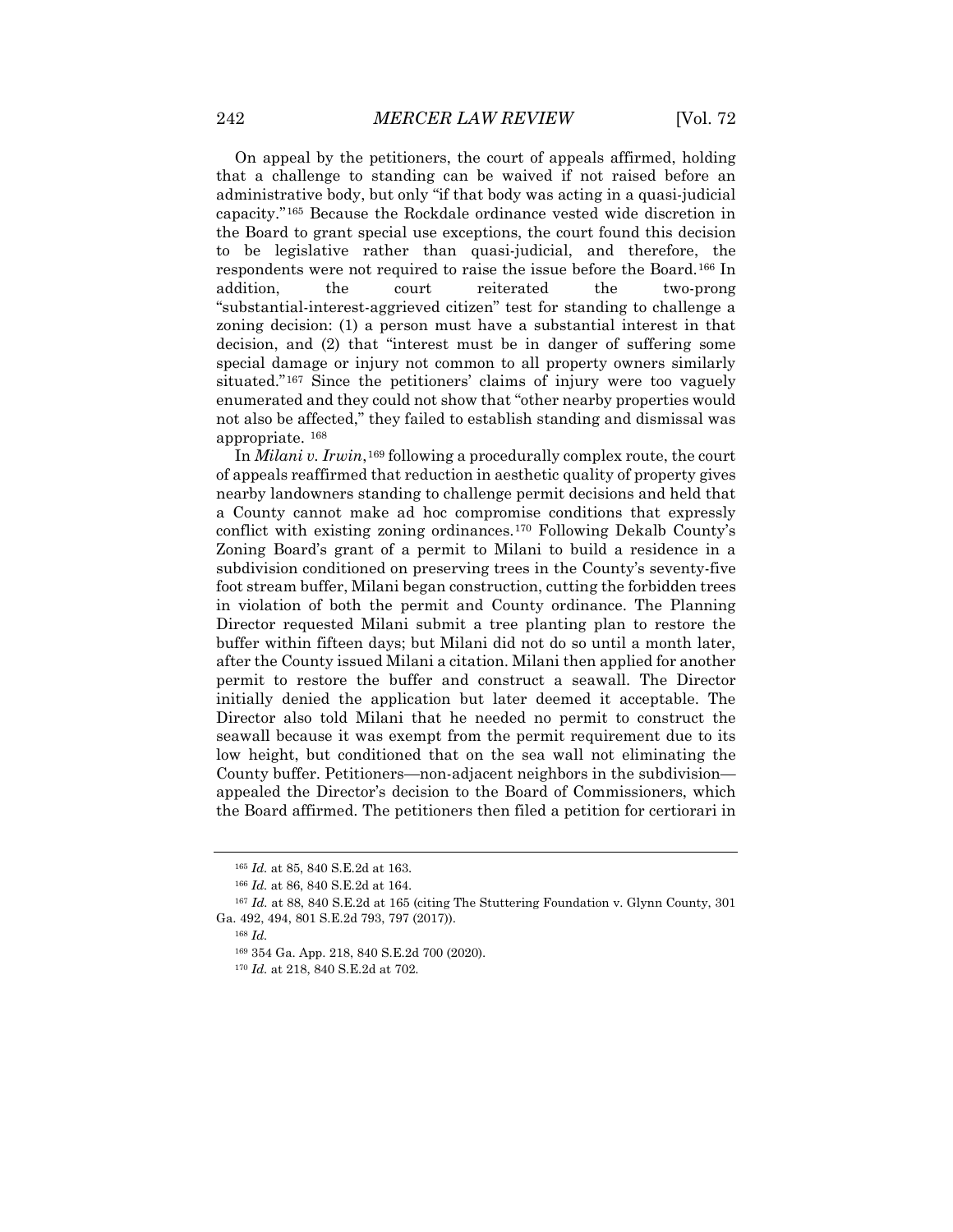superior court, challenging both the sufficiency of the replanting plan and the decision that Milani did not need a permit for the sea wall. Meanwhile, Milani filed a separate action against the petitioners and the Board seeking mandamus and declaratory relief, arguing that the petitioners' appeal was untimely under the County Code (the Code), that the petitioners lacked standing, and that the Board lacked authority to impose the condition on the sea wall. Milani also intervened in the petition and moved to dismiss on grounds that the petitioners' appeal to the Board was untimely and they did not have standing. The superior court sustained the petition, finding that the Board erred in approving the tree planting plan in violation of the Code's requirements. It also dismissed Milani's action, concluding that the County's conditioning construction on the seawall on not eliminating the County buffer was lawful.[171](#page-22-0)

On Milani's appeal, the court of appeals first held that the Director's initial denial of Milani's second application was provisional and tentative, and therefore, the petitioners were not bound to file an appeal within fifteen days as mandated by County ordinance.<sup>[172](#page-22-1)</sup> Next, the court held that the petitioners were, in fact, aggrieved persons with standing to appeal to the Board under the County Ordinance, because, although their properties were not adjacent to Milani's, they suffered the visual intrusion of Milani having cut the trees on his lot; and for the same reasons, the petitioners had standing to file a petition for writ of certiorari.[173](#page-22-2) Milani also argued that the petition should have been dismissed because the Board failed to follow the requirements of O.C.G.A. § 5-4-7[174](#page-22-3) and file its answer within thirty days of service of the writ.[175](#page-22-4) The court disagreed, because the trial court had discretion to extend the time for the Board to file an answer.<sup>[176](#page-22-5)</sup> Finally, the court affirmed the superior court's decision to sustain the petition because, although the Board approved Milani's replanting plan, that plan itself violated the Code's technical specifications requiring replacement of trees of the size Milani removed from the buffer.<sup>[177](#page-22-6)</sup>

<span id="page-22-0"></span><sup>171</sup> *Id.* at 219–21, 840 S.E.2d at 702–04.

<span id="page-22-1"></span><sup>172</sup> *Id.* at 221–22, 840 S.E.2d at 704.

<span id="page-22-2"></span><sup>173</sup> *Id.* at 223, 840 S.E.2d at 705.

<span id="page-22-3"></span><sup>174</sup> O.C.G.A. § 5-4-7 (2020).

<span id="page-22-4"></span><sup>175</sup> *Milani,* 354 Ga. App. at 223–24, 840 S.E.2d at 705.

<span id="page-22-5"></span><sup>176</sup> *Id.* at 224, 840 S.E.2d at 706.

<span id="page-22-6"></span><sup>177</sup> *Id.* at 224–25, 840 S.E.2d at 706.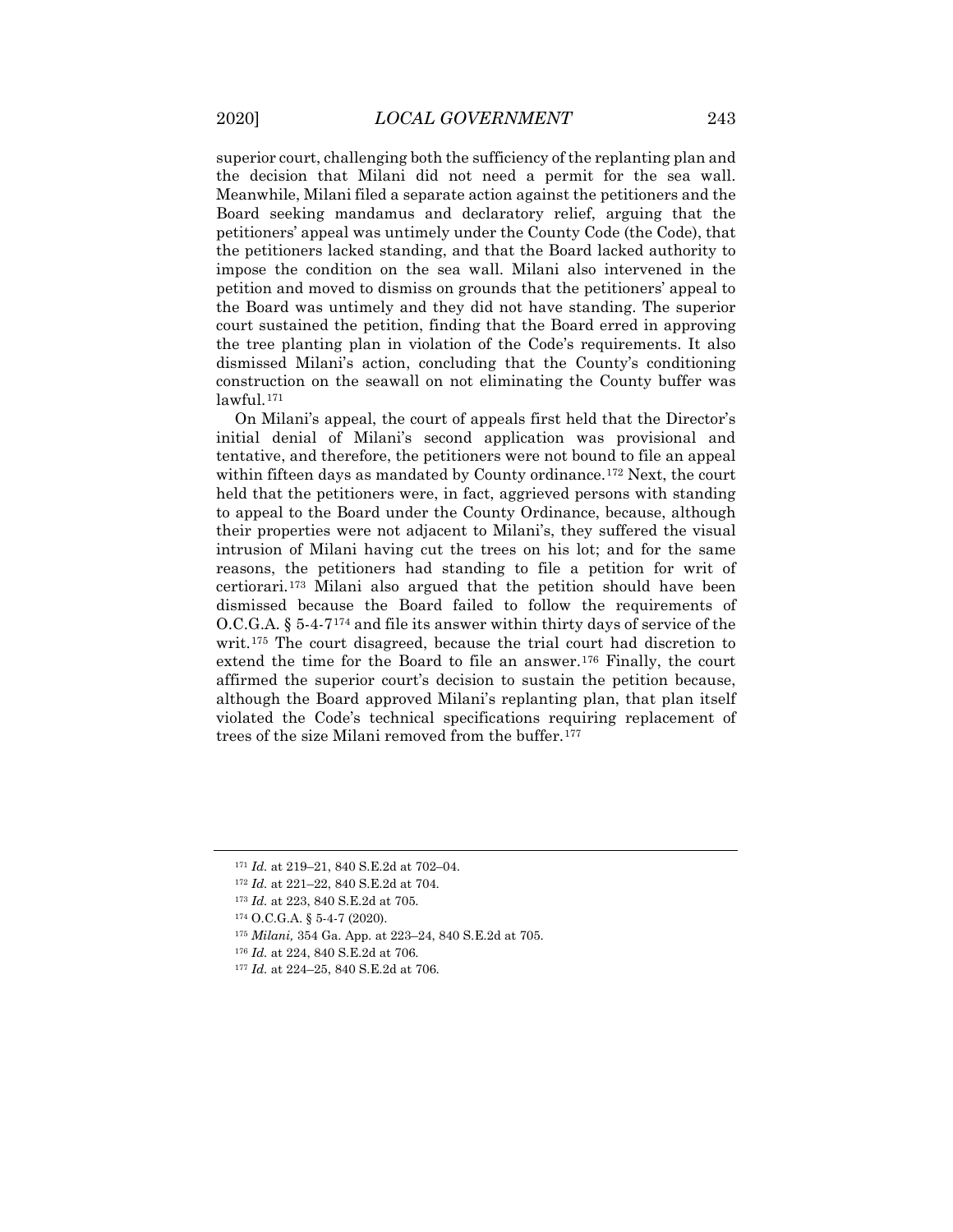#### VI. WHISTLEBLOWERS

For cases arising under the Georgia Whistleblower Act (GWA),<sup>[178](#page-23-0)</sup> this year's survey period was largely uneventful. There were no decisions from Georgia's appellate courts nearly as important as last year's en banc decision in *Franklin v. Pitts*,[179](#page-23-1) redefining the standard for analyzing the adverse employment action element.[180](#page-23-2) And the handful of federal decisions addressing GWA claims were unremarkable.[181](#page-23-3) Nonetheless, the City of Pendergrass's appeal from a jury verdict awarding more than \$1,000,000 to the whistleblowers who prevailed at trial does warrant some discussion.[182](#page-23-4)

Recall that public employees must demonstrate four elements to establish a prima facie case under the GWA: (1) they were employed by a "public employer"; (2) they engaged in whistleblower activity; (3) they suffered an adverse employment action; and (4) there is a causal connection between the whistleblowing activity and the adverse employment action.[183](#page-23-5) In *City of Pendergrass v. Rintoul*,[184](#page-23-6) the City argued that the trial court erred in failing to direct a verdict in its favor because the plaintiffs had not demonstrated the first element: that the City was a "public employer" as that term is defined in the GWA.[185](#page-23-7) To appreciate the City's argument here, a brief review of the legislative history of the GWA is, perhaps, necessary.<sup>[186](#page-23-8)</sup>

Originally enacted in 1993, the GWA did not extend coverage to every public employer in the state. By its own terms, the statute limited its reach to only the state's executive branch, exempting the office of the

<sup>178</sup> O.C.G.A. § 45-1-4 (2019).

<sup>179</sup> 349 Ga. App. 544, 826 S.E.2d 427 (2019).

<span id="page-23-2"></span><span id="page-23-1"></span><span id="page-23-0"></span><sup>180</sup> *Id.*, 826 S.E.2d at 430; *see* Russell A. Britt, et al., *Local Government Law*, 71 MERCER L. REV. at 217–18 (discussing this case); *cf.* Ward-Poag v. Fulton Cty., 351 Ga. App. 325, 830 S.E.2d 799 (2019) (reversing trial court's grant of summary judgment of GWA claim on judicial estoppel grounds).

<span id="page-23-3"></span><sup>181</sup> *Cf.* Bruno v. Greene Cty. School, 801 F. App'x 681, 683 n.1 (11th Cir. 2020) (noting that plaintiff-appellant abandoned GWA claim on appeal); Anderson v. Sumter County School Dist., No. 1:19-CV-42 (LAG), 2020 U.S. Dist. LEXIS 96714 (M.D. Ga. Mar. 16, 2020) (denying motion for judgment on the pleadings on GWA claim); Cox v. Fulton County School District, No. 1:19-cv-04520-JPB-RGV, 2020 U.S. Dist. LEXIS 100680 (N.D. Ga. May 22, 2020) (Vinyard, J.) (non-final report and recommendation) (granting in part and denying in part motion to dismiss GWA claim), adopted in full at Cox v. Fulton County Sch. Dist., No. 1:19-CV-04520-JPB, 2020 U.S. Dist. LEXIS 100679 (N.D. Ga. Jun. 8, 2020) (Boulee, J.).

<span id="page-23-4"></span><sup>182</sup> *See* City of Pendergrass v. Rintoul, 354 Ga. App. 618, 841 S.E.2d 399 (2020).

<span id="page-23-5"></span><sup>183</sup> *See, e.g.*, *Franklin*, 349 Ga. App. at 547, 826 S.E2d at 431 (discussing elements).

<span id="page-23-6"></span><sup>184</sup> 354 Ga. App. 618, 841 S.E.2d 399 (2020).

<span id="page-23-7"></span><sup>185</sup> *Id.* at 620. 841 S.E.2d at 402–03.

<span id="page-23-8"></span><sup>186</sup> Seth Eisenberg, *Public Officers and Employees*, 24 GA. ST. U. L. REV 309 (2007).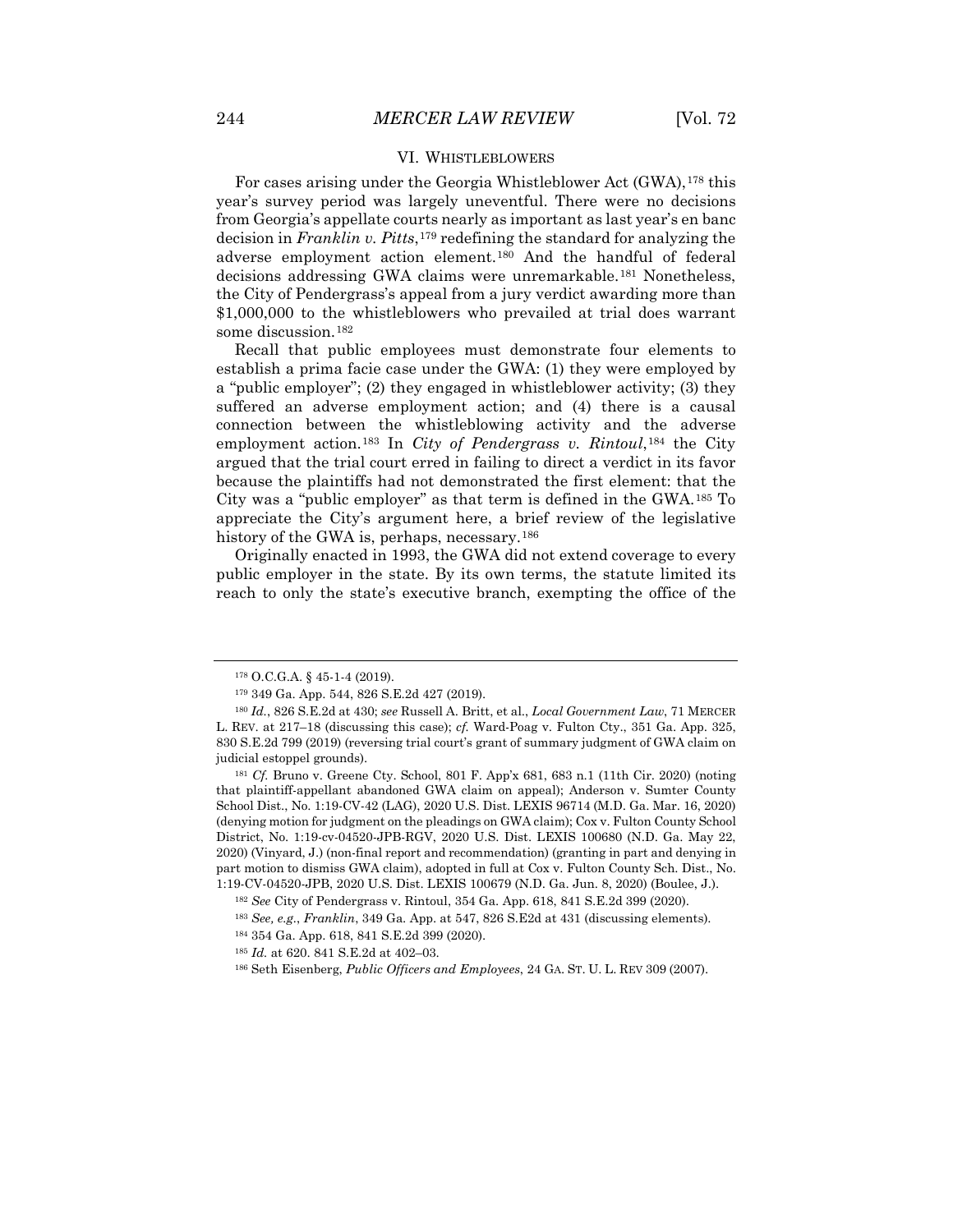Governor, the judicial branch, and the legislative branch.<sup>[187](#page-24-0)</sup> Although it was amended in 2005 to extend coverage to all three branches of state government,[188](#page-24-1) the 2005 amendment still did not enlarge the GWA to reach local governments, which the Supreme Court of Georgia had already concluded in 2000 did not come within the meaning of "any other department, board, bureau, commission, authority, or other agency of the state."[189](#page-24-2) Nonetheless, in 2007, the Georgia General Assembly amended the GWA again, this time aiming to reach local governments—or at least, to some extent.[190](#page-24-3) The GWA now defines "public employer" as:

the executive, judicial, or legislative branch of the state; any other department, board, bureau, commission, authority, or other agency of the state which employs or appoints a public employee or public employees; or any local or regional governmental entity that receives any funds from the State of Georgia or any state agency.[191](#page-24-4)

The last clause in the definition was the key to the City of Pendergrass's arguments. A local or regional governmental entity is now covered by the GWA, but only to the extent it "receives any funds from the State of Georgia or any state agency."[192](#page-24-5)

In *City of Pendergrass*, the City argued the plaintiffs had not proven that the City received state funds.[193](#page-24-6) Rejecting the City's arguments, the court of appeals affirmed the trial court's denial of its requests for directed verdict.[194](#page-24-7) The plaintiffs had "identified three sources of funds that the City had received from the State of Georgia."[195](#page-24-8) These funds included: "LOST receipts; a check for \$68 that the city's municipal court received from the Georgia Department of Drivers Services ('DDS'); and services and grant money provided to the City's library by the Georgia Library Public Information Network for Electronic Services ('PINES'); and Piedmont Regional Library System ('PLRS')."[196](#page-24-9) And because there

<sup>192</sup> *City of Pendergrass*, 354 Ga. App. at 622, 841 S.E.2d at 403.

<span id="page-24-0"></span><sup>187</sup> O.C.G.A. § 45-1-4(a)(2) (1993); *see North Georgia Regional Educational Service Agency v. Weaver*, 272 Ga. 289, 290, 527 S.E.2d 864, 865 (2000) (discussing pre-2005 amendments); *cf.* Eisenberg, *supra* note 186, at 311.

<sup>188</sup> 2005 Ga. Laws 899, § 1.

<span id="page-24-2"></span><span id="page-24-1"></span><sup>189</sup> *North Georgia Regional Educational Service Agency*, 272 Ga. at 290–91, 527 S.E.2d at 865 (holding regional education agency not within meaning of "public employer" definition).

<span id="page-24-7"></span><span id="page-24-6"></span><span id="page-24-5"></span><span id="page-24-4"></span><span id="page-24-3"></span><sup>190</sup> 2007 Ga. Laws 298, § 1; *cf.* Eisenberg, *supra* note 186, at 319–20 (discussing the 2007 amendment).

<sup>191</sup> O.C.G.A. § 45-1-4(a)(4) (2020).

<sup>193</sup> *Id.* at 622, 841 S.E.2d at 403.

<span id="page-24-8"></span><sup>194</sup> *Id.* at 618, 841 S.E.2d at 401.

<sup>195</sup> *Id.* at 623, 841 S.E.2d at 404.

<span id="page-24-9"></span><sup>196</sup> *Id.*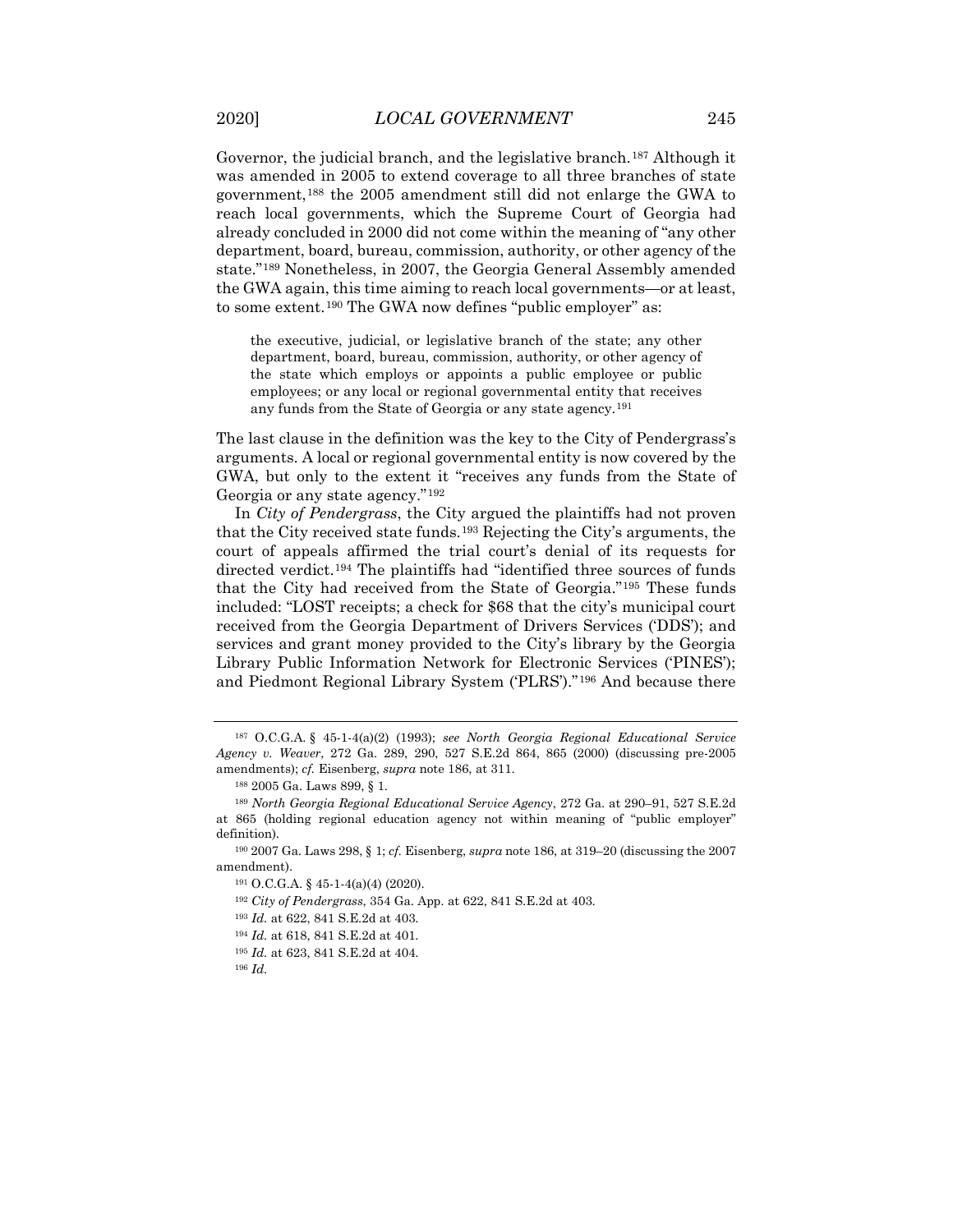were conflicts in the evidence as to this issue, the question was appropriately left for the jury to resolve.[197](#page-25-0)

Although the *City of Pendergrass* decision does at least confirm a plaintiff must demonstrate that the local government entity receives state funds to be sued under the GWA, the decision's treatment of the issue leaves many questions unanswered. For example, did the General Assembly's inclusion of local and regional governments—subject to the qualification that they receive state funds—import some sort of logical or temporal nexus between the state funds and the whistleblower's claim against the local entity? In other words, if neither the public employee's disclosure of the alleged, "violation of or noncompliance with a law, rule, or regulation"[198](#page-25-1) or the alleged violation itself has anything to do with the state funds received, does the GWA still provide a remedy? Moreover, would a local government's receipt of state funds in one fiscal year obviate a whistleblower's need to make any showing on this for a claim arising in a subsequent fiscal year in which the local government did not receive state funds?

The *City of Pendergrass* Court did not grapple with the General Assembly's curious qualification that a local or regional governmental entity can be sued under the GWA so long as it "receives any funds from the State of Georgia or any state agency."[199](#page-25-2) Finding that there was some evidence that the City received state funds, the Court affirmed.<sup>[200](#page-25-3)</sup> Future cases will be necessary to tease out these unexplored notions.

#### VII. SERVICE DELIVERY STRATEGIES

In the last year two cases regarding service delivery strategies have been reviewed by the court of appeals. One was regarding the transfer of service delivery interests, and the other regarded relief available to a county for imposed sanctions for their failure to comply with the Service Delivery Strategy Act (SDS Act)<sup>[201](#page-25-4)</sup> requirements.

In *City of Norcross v. Gwinnett County, Georgia*,[202](#page-25-5) the City of Norcross (the City) and Gwinnett County (the County) had a dispute "over which local governmental entity was responsible for repairing and maintaining a drainage system located on commercial property that was initially located within the boundaries of the unincorporated County but was later annexed by the City."[203](#page-25-6) In 1981, the parties that owned the properties

<span id="page-25-0"></span><sup>197</sup> *Id.* at 624, 841 S.E.2d at 404.

<span id="page-25-1"></span><sup>198</sup> *See* O.C.G.A. § 45-1-4(d)(2) (2020).

<sup>199</sup> *City of Pendergrass*, 354 Ga. App. at 622, 841 S.E.2d at 403.

<span id="page-25-3"></span><span id="page-25-2"></span><sup>200</sup> *Id.* at 623, 841 S.E.2d at 404.

<span id="page-25-5"></span><span id="page-25-4"></span><sup>201</sup> O.C.G.A. §§ 36-70-2o through 36-70-28 (2019).

<sup>202</sup> 355 Ga. App. 662, 843 S.E. 2d 31 (2020).

<span id="page-25-6"></span><sup>203</sup> *Id.*, 843 S.E. 2d at 32*.*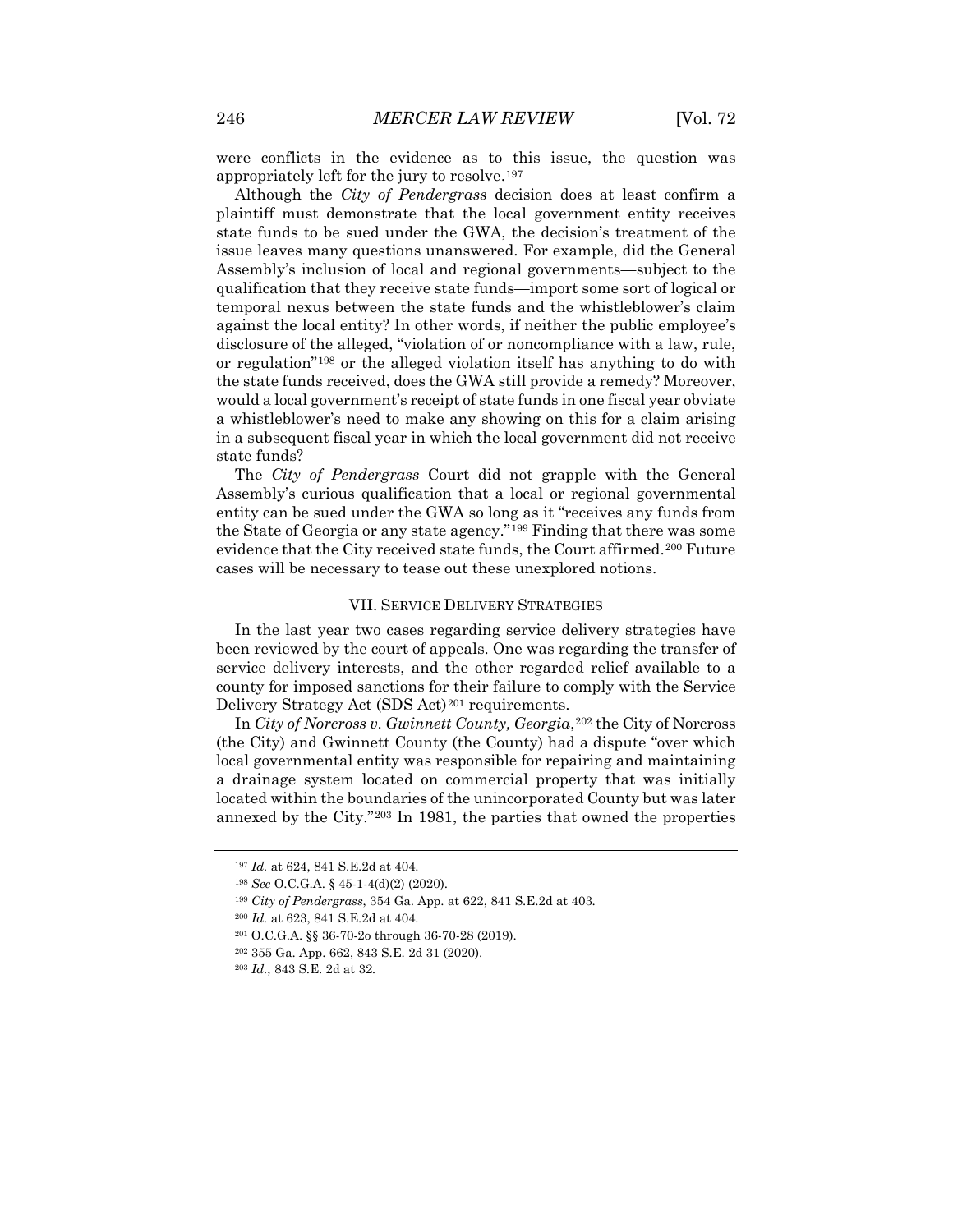where the drainage system is located dedicated the system to the County in a "Dedication of Drainage System and Detention Pond" that was executed by those parties and the County (the Dedication).[204](#page-26-0) In 2005, the General Assembly amended the Charter of the City to expand the City limits to encompass portions of the commercial property where the drainage system was located[.205](#page-26-1) In 2012, in accordance with the SDS Act, the City and the County agreed to a service delivery strategy governing local services, which in part noted that the County and City agreed to provide "stormwater services" within their respective boundaries, but did not contain any conveyance or assignment of the City or the County's easements or property interests in the drainage system in the commercial property.[206](#page-26-2) In February of 2018, two large sinkholes formed in the parking lot of the commercial property due to a damaged pipe that was part of the drainage system, and a dispute arose between the City and County regarding who was responsible for the repair and maintenance.[207](#page-26-3) The trial court found that the "City became responsible for the drainage system when it annexed the commercial property," and that *Fulton County v. City of Sandy Springs[208](#page-26-4)* did not apply since the commercial property in this case, "was conveyed to the County by way of public dedication instead of an easement."[209](#page-26-5)

The City appealed the trial court's ruling, asserting that *Fulton County* controls the outcome and should have resulted in the County being responsible for the maintenance and repair of the commercial property.[210](#page-26-6) The court of appeals reversed the trial court, holding that *Fulton County* is controlling in this case because the County, "like Fulton County, was expressly granted easements over private property for the purposes of using, maintaining, repairing, and operating a drainage system, and the conveyance instrument explicitly stated that the County would maintain the system."[211](#page-26-7) The court of appeals held that the County did not argue that the easement in this case was abandoned and failed to come forward with any evidence to show the easements had been terminated or legally transferred to the City, and therefore, the County still retained responsibility for maintaining the drainage system following the annexation by the City.<sup>[212](#page-26-8)</sup>

<span id="page-26-0"></span><sup>204</sup> *Id.* at 663, 843 S.E. 2d at 33.

<span id="page-26-1"></span><sup>205</sup> *Id.*

<span id="page-26-2"></span><sup>206</sup> *Id.* at 665, 843 S.E. 2d at 34.

<span id="page-26-3"></span><sup>207</sup> *Id.*

<span id="page-26-4"></span><sup>208</sup> 295 Ga. 16, 757 S.E. 2d 123 (2014).

<span id="page-26-5"></span><sup>209</sup> *City of Norcross,* 355 Ga. App. at 666–67, 843 S.E. 2d at 35.

<span id="page-26-6"></span><sup>210</sup> *Id.* at 667, 843 S.E. 2d at 35.

<span id="page-26-7"></span><sup>211</sup> *Id.* at 669, 843 S.E. 2d at 36–37.

<span id="page-26-8"></span><sup>212</sup> *Id.* at 672, 843 S.E. 2d at 39.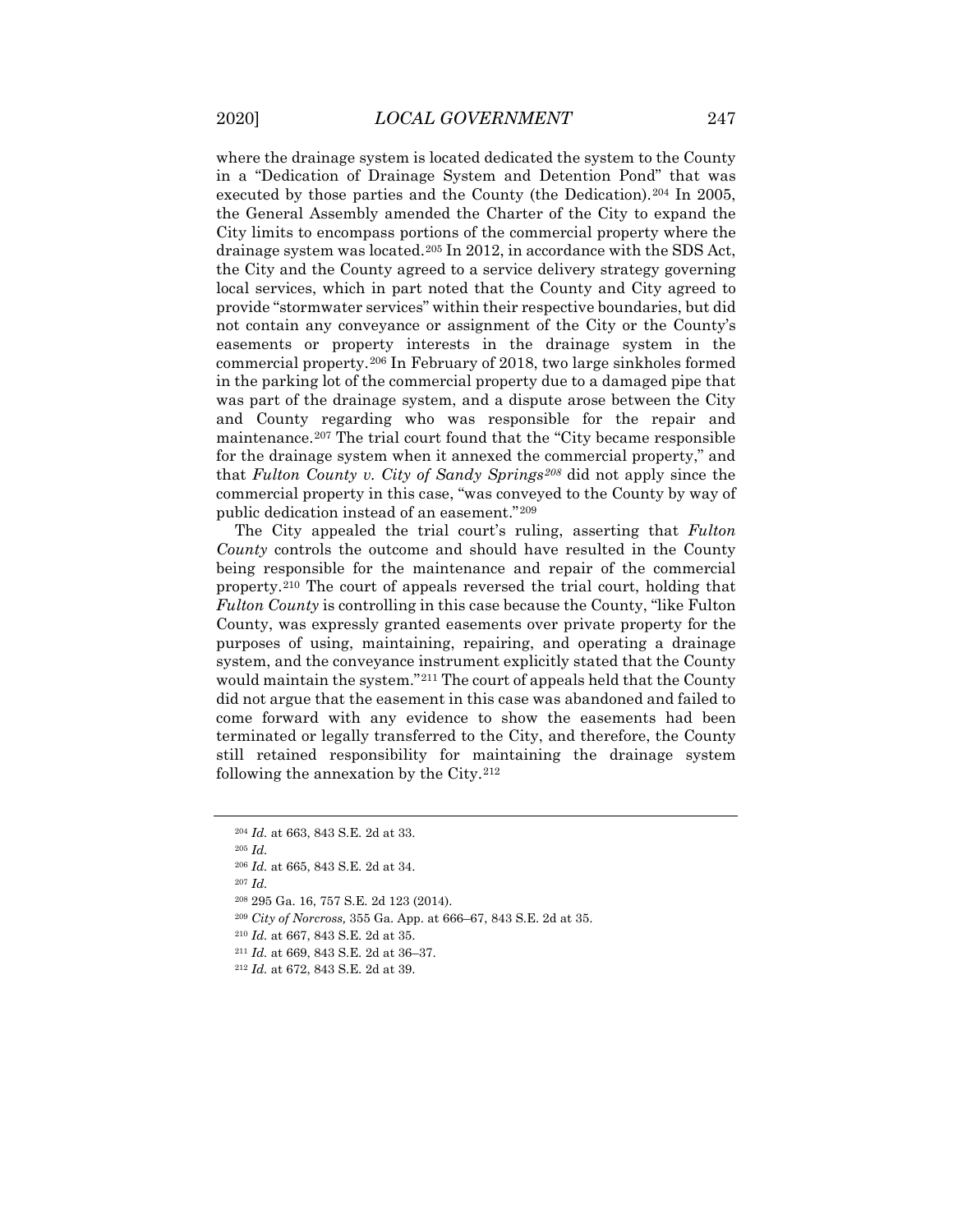In *Board of Commissioners of Lowndes County v. Mayor and Council of the City of Valdosta, et al.*, the court of appeals reviewed the issue of whether a county board of commissioners could bring an action against Department of Community Affairs (DCA) officials in their official and individual capacities for injunctive, declaratory, and mandamus relief after the DCA imposed sanctions on county and cities for their alleged failure to comply with SDS Act requirements.[213](#page-27-0) Lowndes County and the cities within Lowndes County (the Cities) operated under a service delivery strategy agreement implemented in 2008.[214](#page-27-1) The SDS Act states that:

[e]ach county and affected municipality shall review, and revise if necessary, the approved strategy: (1) [i]n conjunction with updates of the comprehensive plan as required by Article 1 of this chapter; (2) [w]henever necessary to change service delivery or revenue distribution arrangements; [or] (3) [w]henever necessary due to changes in revenue distribution arrangements.<sup>[215](#page-27-2)</sup>

In 2016, the chairman of the Board of Commissioners of Lowndes County sent a letter to the mayors of the Cities giving notice of a meeting to review the service delivery strategy from 2008, and after the meeting, a new draft of a 2016 service delivery strategy agreement was prepared and circulated to the Cities. The Cities and Lowndes County were instructed to notify the DCA if the review of the new strategy was completed and that no revisions were necessary or to file a revised service delivery strategy with DCA in October of 2016. DCA did not receive a notification or revised service delivery strategy and imposed sanctions that the County and the Cities would be ineligible for state-administered financial assistance, grants, loans, or permits until DCA could verify that Lowndes County and the Cities have complied with the SDS Act.<sup>[216](#page-27-3)</sup>

The Board of Commissioners of Lowndes County filed suit against DCA and the Cities requesting declaratory and injunctive relief, and mandamus relief against the DCA and the Cities. The Board argued that the 2008 Strategy Agreement remained in effect and the County and Cities were still eligible for state-administered financial assistance, grants, loans, and permits.[217](#page-27-4) The court of appeals found that sovereign immunity was not waived as to the Board's declaratory and injunctive relief sought, and therefore was barred from suit.<sup>[218](#page-27-5)</sup> Further, the court of

<span id="page-27-0"></span><sup>213</sup> 352 Ga. App. 391, 391, 834 S.E. 2d 890, 891 (2019).

<span id="page-27-1"></span><sup>214</sup> *Id.* at 392, 834 S.E. 2d at 892.

<span id="page-27-2"></span><sup>215</sup> O.C.G.A. § 36-70-28(b)(1)–(3) (2020).

<span id="page-27-3"></span><sup>216</sup> *Board of Commissioners of Lowndes Cnty,* 352 at 392–93, 834 S.E. 2d at 892–93.

<span id="page-27-4"></span><sup>217</sup> *Id.* at 393, 834 S.E.2d at 893.

<span id="page-27-5"></span><sup>218</sup> *Id.* at 396, 834 S.E.2d at 895.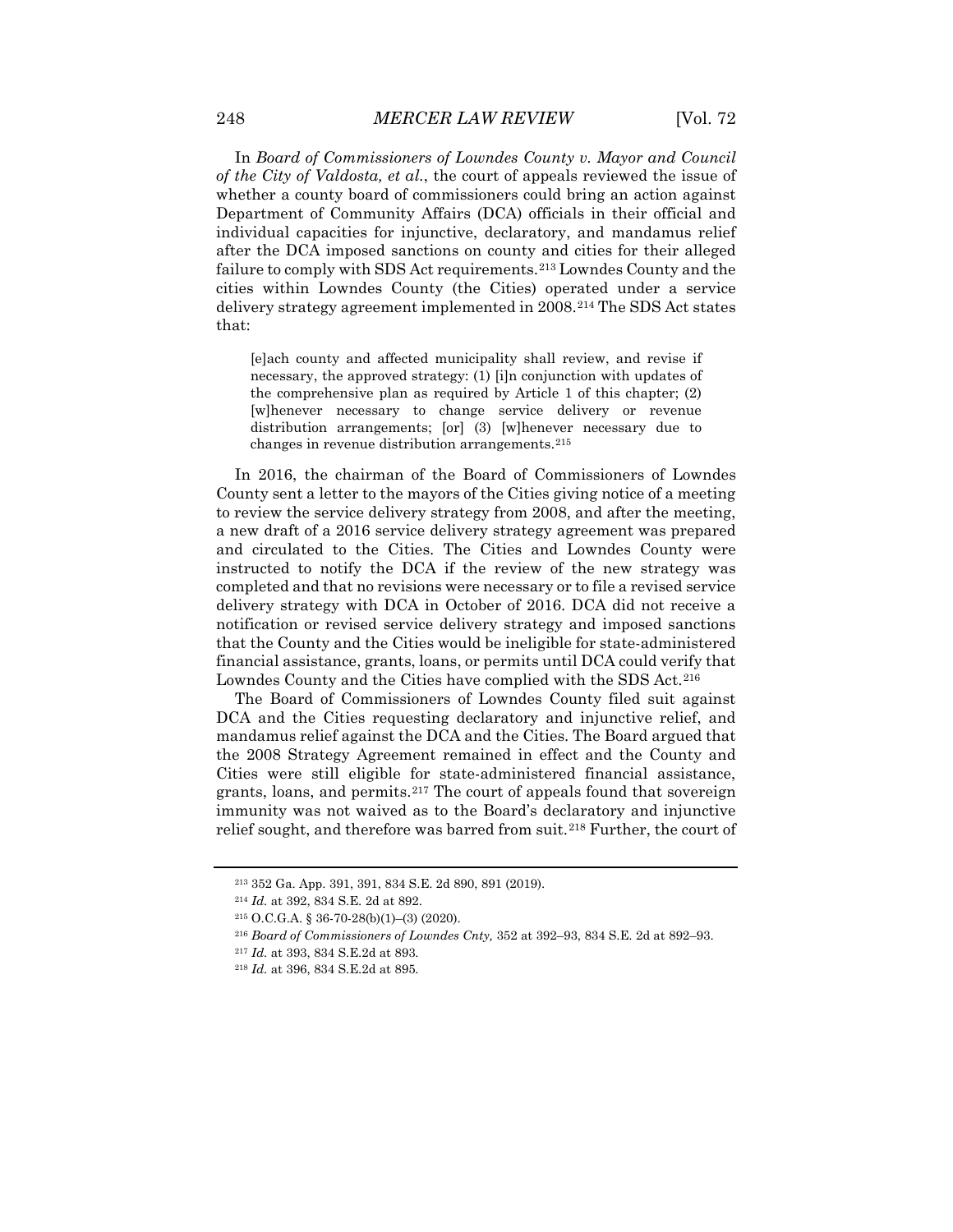appeals held that the Board did not have a clear legal right to the relief sought as to the mandamus relief.<sup>[219](#page-28-0)</sup> The court of appeals affirmed the trial court's dismissal of the Board of Commissioners of Lowndes County's case.<sup>[220](#page-28-1)</sup>

#### VIII.RECREATIONAL PROPERTY ACT

Five times in the survey period, our courts took Georgia's Recreational Property Act ("RPA" or the "Act"), $221$  out for an appellate spin. First enacted in 1965, the RPA has the legislatively created stated purpose "to encourage owners of land to make land and water areas available to the public for recreational purposes by limiting owners' liability toward persons entering thereon for recreational purposes."[222](#page-28-3) Generally, unless such an owner of land acts with malice, the RPA insulates it from liability if no admission fee is charged to the person so entering.[223](#page-28-4)

In recent past, we have seen opinions significantly defining the RPA landscape and this round did not disappoint. The courts' opinions included revisiting whether the RPA waives counties' entitlement to sovereign immunity;<sup>[224](#page-28-5)</sup> examining the definition of "owner of land," within the meaning of the Act; $225$  and crafting a new, substantial analytical framework for determining when RPA immunity is available in mixed-use recreational/commercial cases, requiring a determination of the true scope and nature of the landowner's invitation to use its property.[226](#page-28-7) We turn to this last thought first.

#### *A. The New Analytical Framework for Mixed-Use Recreational Properties*

#### **1. Mercer University v. Stofer**

Reversing and remanding the court of appeals' earlier opinion in *Mercer University v. Stofer*, <sup>[227](#page-28-8)</sup> the Georgia Supreme Court's decision of the same name significantly alters the legal landscape for determining

<sup>219</sup> *Id.* at 397, 834 S.E.2d at 895.

<sup>220</sup> *Id.* at 399, 834 S.E.2d at 896.

<sup>221</sup> O.C.G.A. §§ 51-3-20 through 51-3-26 (2020).

<span id="page-28-3"></span><span id="page-28-2"></span><span id="page-28-1"></span><span id="page-28-0"></span> $222$  O.C.G.A. § 51-3-20 (2020). The word "landowner" and "owner of land" are used interchangeably throughout this article and refer to the "owner of land" connotation as set forth in the statute.

<sup>223</sup> O.C.G.A. §§ 51-3-22 and 51-22-23 (2020).

<span id="page-28-6"></span><span id="page-28-5"></span><span id="page-28-4"></span><sup>224</sup> Gwinnett County v. Ashby, 354 Ga. App. 863, 842 S.E.2d 70 (2020); Macon-Bibb County v. Kalaski, Ga. App. 355 Ga. App. 24, 842 S.E.2d 331 (2020).

<sup>225</sup> Chatham Area Transit Auth. v. Brantley, 353 Ga. App. 197, 834 S.E.2d 593 (2019). <sup>226</sup> Mercer University v. Stofer, 306 Ga. 191, 830 S.E.2d 169 (2019); Mercer University

<span id="page-28-8"></span><span id="page-28-7"></span>v. Stofer, 354 Ga. App. 458, 841 S.E.2d 224 (2020).

<sup>227</sup> 345 Ga. App. 116, 812 S.E.2d 146 (2018).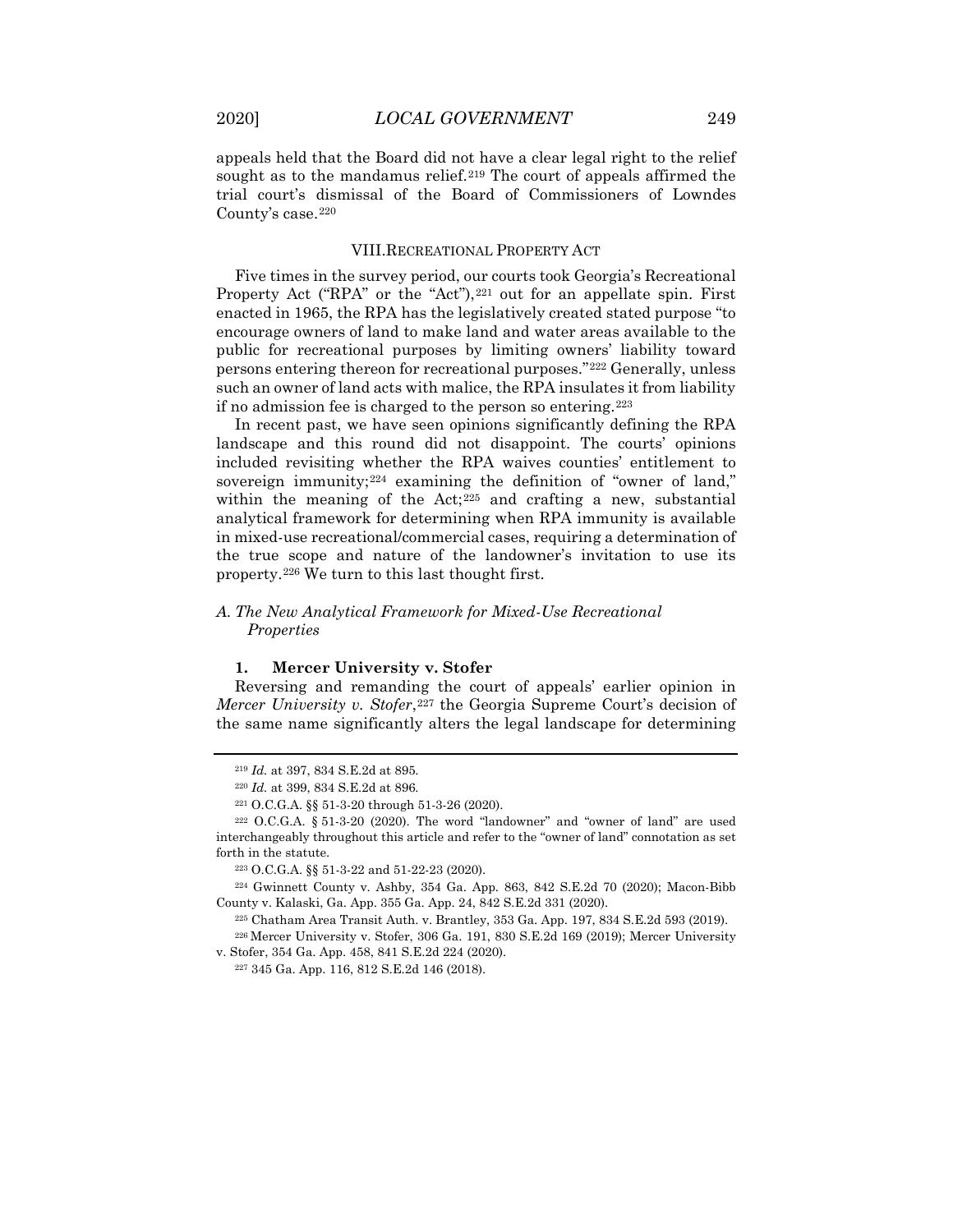when immunity is available to landowners when the use of the property includes some aspects of recreational use mixed with some commercial use. At issue, the opinion presents, is the question of "the meaning of the phrase 'invites or permits without charge any person to use the property for recreational purposes.'"[228](#page-29-0) The answer, a test:

[T]he key teachings of our cases can be distilled into a test that is more connected to the statutory text: the true scope and nature of the landowner's invitation to use . . . two related considerations: (1) the nature of the *activity* that constitutes the use of the property in which people have been invited to engage, and (2) the nature of the *property* that people have been invited to use. In other words, the first asks whether the activity in which the public was invited to engage was of a kind that qualifies as recreational under the Act, and the second asks whether at the relevant time the property was of a sort that is used primarily for recreational purposes or primarily for commercial activity.[229](#page-29-1)

In crafting this test, the court backpedaled on certain prior mixed-use case language first introduced in *Atlanta Committee for the Olympic Games v. Hawthorne*<sup>[230](#page-29-2)</sup> an action emanating from the Olympic bombing.[231](#page-29-3) The first casualty was *Hawthorne's* having focused on the landowner's subjective intent in allowing people onto its land.[232](#page-29-4) In crafting its new test and putting an end to all subjective inquiry into landowner intent, the court disapproved its prior pronouncement that a jury is free to consider, "any relevant evidence that may be adduced that [a landowner's] purpose in allowing the public free of charge on the locus delicti was to derive, *directly or indirectly*, a financial benefit for pecuniary gain from business interests thereon."[233](#page-29-5)

Similarly, the second casualty emanates from this same language, where the court disapproved of an inquiry into whether the landowner is set "to derive, *directly or indirectly*, a financial benefit for pecuniary gain from business interests thereon."[234](#page-29-6) The court reasoned that indirect

<sup>228</sup> *Mercer University,* 306 Ga. at 195, 830 S.E.2d at 173.

<span id="page-29-1"></span><span id="page-29-0"></span><sup>229</sup> *Id.* 306 Ga. at 196, 830 S.E.2d at 173–74. This wrongful death action involved a woman who fell during a free concert event put on by an alliance created to improve an inner-city neighborhood. The concert was held at a city-owned park, but Mercer had a permit for the event on behalf of the alliance. There were food and beverage vendors present, and sponsorships were available. In a grant proposal, Mercer mentioned the alliance could see "additional revenue streams." *Id.* 306 Ga. at 171, 830 S.E.2d at 192.

<span id="page-29-2"></span><sup>230</sup> 278 Ga. 116, 598 S.E. 2d 471 (2004).

<span id="page-29-3"></span><sup>231</sup> *Mercer University,* 306 Ga. at 195–96, 830 S.E.2d at 173.

<span id="page-29-4"></span><sup>232</sup> *Id.* at 196, 830 S.E.2d at 173 (citing *Hawthorne*, 278 Ga. at 117, 598 S.E.2d 474).

<sup>233</sup> *Id.* at 198, 830 S.E.2d at 175.

<span id="page-29-6"></span><span id="page-29-5"></span><sup>234</sup> *Id*.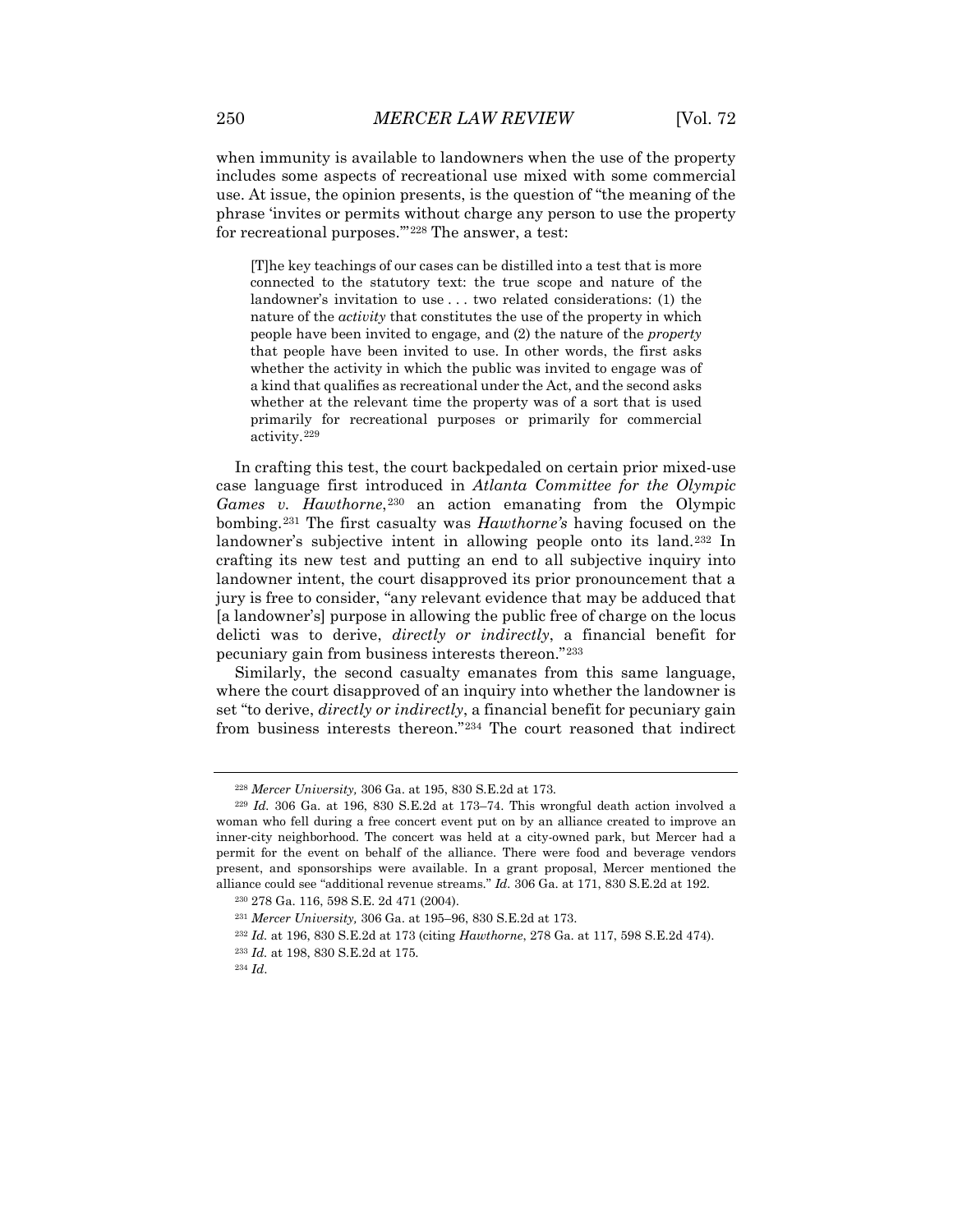benefits have, "less connection to the text of the statute" than does the subjective intent of the landowner.<sup>[235](#page-30-0)</sup>

The court also entertained the issue of whether the question of entitlement to immunity under the Act was a question of law for the trial court, or one of fact requiring jury resolution.[236](#page-30-1) Predictably, and non-climatically, the court held "[t]he definition and limitation of a defense is a question of law for the court; the existence or non-existence of facts on which the defense is predicated is a question for the jury."[237](#page-30-2) This blasé, rote language begets the question of why the court would grant certiorari in the first place. In this regard, the court itself posited, "Whether a defendant is entitled to immunity under the Act will sometimes present a question of fact for a jury, especially in mixed-use cases."[238](#page-30-3) Adding to the mystery of why the question of law versus question of fact was even asked, the court's holding nowhere directly answers this quoted query, notably reading silent on the "especially in mixed-use cases" fragment of the inquiry. The closest the opinion comes to answering was its passive suggestion that a "jury trial may often be required to resolve the question of immunity under the Act."[239](#page-30-4)

The supreme court remanded the case back to the court of appeals to determine whether Mercer was entitled to summary judgment.<sup>[240](#page-30-5)</sup> The earlier court of appeals opinion had relied heavily on *Hawthorne's* emphasis on subjectivity and the possibility of direct/indirect benefits flowing to the University, and the supreme court takes the time to again point this out in closing its opinion.[241](#page-30-6)

#### **2. Mercer University v. Stofer[242](#page-30-7)**

Given the new analytical parameters, the court of appeals predictably applied the facts set forth in Footnote 229, *supra*, to the supreme court's enunciated test, and found there existed no genuine issue for trial and that Mercer was indeed entitled to summary judgment.<sup>[243](#page-30-8)</sup>

*B. Testing the Definition of "Owner of Land"–Chatham Area Transit* 

- <span id="page-30-6"></span><sup>241</sup> *Id.*, 803 S.E.2d at 178.
- <span id="page-30-7"></span><sup>242</sup> 354 Ga. App. 458, 821 S.E.2d 244 (2020).

<span id="page-30-0"></span><sup>235</sup> *Id.* at 200–01, 830 S.E.2d at 176.

<span id="page-30-1"></span><sup>236</sup> *Id.* at 202–03, 830 S.E.2d at 178 .

<span id="page-30-3"></span><span id="page-30-2"></span><sup>237</sup> *Id.* at 202, 830 S.E.2d at 177.

<sup>238</sup> *Id.*

<sup>239</sup> *Id.*, 830 S.E.2d at 178.

<span id="page-30-5"></span><span id="page-30-4"></span><sup>240</sup> *Id.* at 203–04, 830 S.E.2d at 178.

<span id="page-30-8"></span><sup>243</sup> 354 Ga. App. at 462–63, 821 S.E.2d at 228.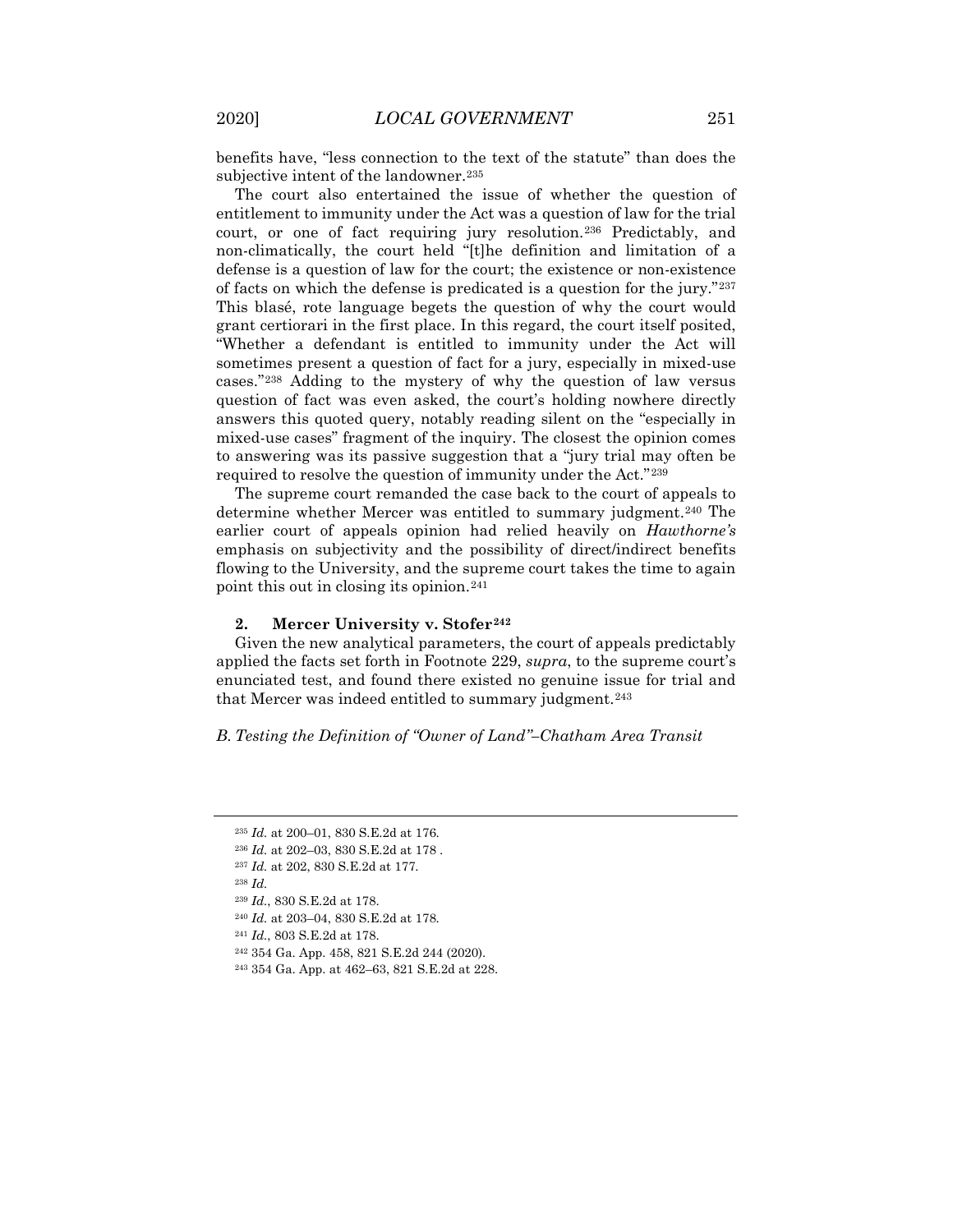#### *Authority v. Brantley*

Numerous persons were injured when a ramp connected to a floating dock holding passengers collapsed. The ramp and dock were owned by the City of Savannah, and along with others, were utilized by the Chatham County Area Transit Authority (CAT). CAT provided ferry service across the Savannah river, and the dock in question was where its passengers embarked and disembarked. The dock was utilized by the public in several ways, including short term mooring of boats.[244](#page-31-0)

Dozens of people sued both the City and CAT. Both Defendants moved for summary judgment on all cases and all motions were denied.[245](#page-31-1) The cases were consolidated for purposes of appeal, where the court of appeals reversed all denials of the City's summary judgment motions but affirmed the denial to CAT.[246](#page-31-2) The City's summary judgment motions were based on basic sovereign immunity and the RPA, but the court of appeals decision did not reach the RPA question as to the City, instead granting it sovereign immunity.[247](#page-31-3)

The trial court denied CAT's dispositive motion on the theory there existed a question of fact as to whether the purpose of the dock was recreational in nature.[248](#page-31-4) The court of appeals, however, turned to the issue of whether CAT could be considered an "owner" of property under the RPA, such that it would be entitled to Act's immunity. The answer? No.[249](#page-31-5)

In connection with its purpose of encouraging owners to open their properties for recreational purposes, the RPA defines an owner as a "possessor of a fee interest, a tenant, a lessee, an occupant, or a person in control of the premises."[250](#page-31-6) Not being the actual owner, tenant, or lessee of the dock, CAT argued it was entitled to RPA immunity because (1) it occupied the dock several times the day of the accident and (2) it was in control of the dock at the time because the ferry was docked and CAT had to control the area to insure safe passage to/from the ferry.[251](#page-31-7) The court made short shrift of these arguments because, on the record, there was no evidence the ferry was actually docked at the time and no evidence there was a CAT employee on site when it collapsed.[252](#page-31-8) Nor could CAT

- <span id="page-31-6"></span><sup>250</sup> O.C.G.A. § 51-3-21(3) (2019).
- <span id="page-31-7"></span><sup>251</sup> *Chatham Area Transit Authority,* 353 Ga. App. at 206, 834 S.E.2d at 601–02.

<span id="page-31-4"></span><span id="page-31-3"></span><span id="page-31-2"></span><span id="page-31-1"></span><span id="page-31-0"></span><sup>244</sup> *Chatham Area Transit Authority,* 353 Ga. App. at 198, 834 S.E.2d at 596. CAT's use of the dock was only temporary, during a time in which its regular dock was under repair.

<sup>245</sup> *Id.* at 198–99, 834 S.E.2d at 597.

<sup>246</sup> *Id.* at 199, 834 S.E.2d at 597.

<sup>247</sup> *Id.* at 205, 834 S.E.2d at 601.

<sup>248</sup> *Id.* at 206, 834 S.E.2d at 601.

<span id="page-31-5"></span><sup>249</sup> *Id.* at 208, 834 S.E.2d at 602–03.

<span id="page-31-8"></span><sup>252</sup> *Id.*